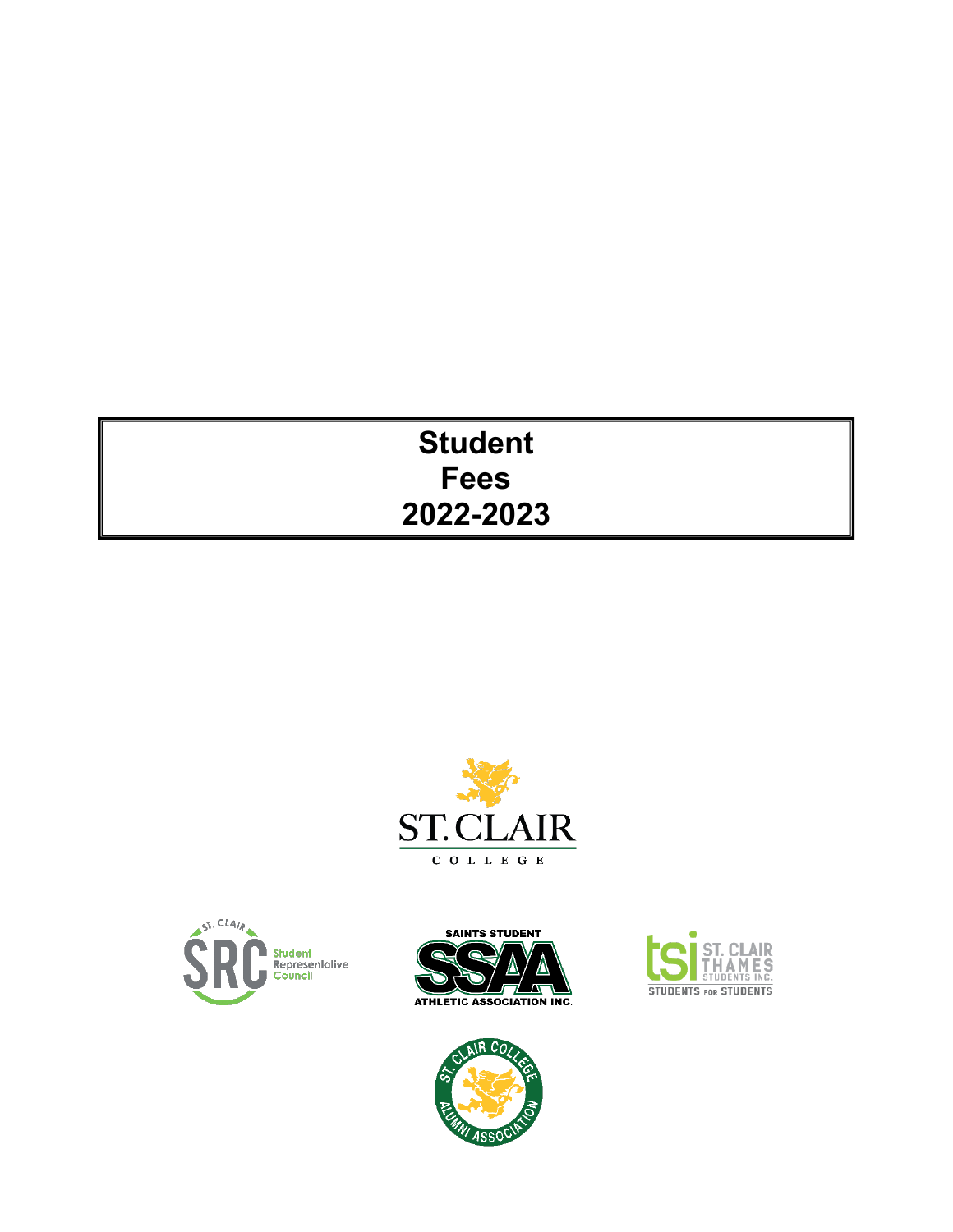| A - | Full-time Post-Secondary Fees-Regulated Programs3<br>1.<br>2.<br>Full-time Post-Secondary Fees-Additional High Demand 3<br>3.<br>Full-time Ontario College Graduate Certificate Fees 4<br>$\overline{4}$ .<br>a) a<br>b)<br>Fees for Prior Learning Assessment (PLA) Activity4<br>5.<br>6.<br>7.<br>8.<br>9.<br>a) a<br>b)<br>Employee Tuition Payroll Deduction5<br>c)<br>d)<br>e) |                                                                 |
|-----|-------------------------------------------------------------------------------------------------------------------------------------------------------------------------------------------------------------------------------------------------------------------------------------------------------------------------------------------------------------------------------------|-----------------------------------------------------------------|
| в   | <b>INCIDENTAL FEES</b><br>3. Summary of Non-Compulsory Non-Tuition Related Incidental Fees 7<br>4. Summary of Essential Non-Tuition Related Incidental Fees<br>4.1 Student Buildings Operating Fee - Windsor 8<br>4.2 Student Buildings Operating Fee - Chatham<br>4.4 Student Achievement and Records - Graduation/Transcripts 9                                                   | $\overline{7}$<br>8<br>8<br>8<br>9<br>9<br>10<br>10<br>10<br>11 |

# **TABLE OF CONTENTS**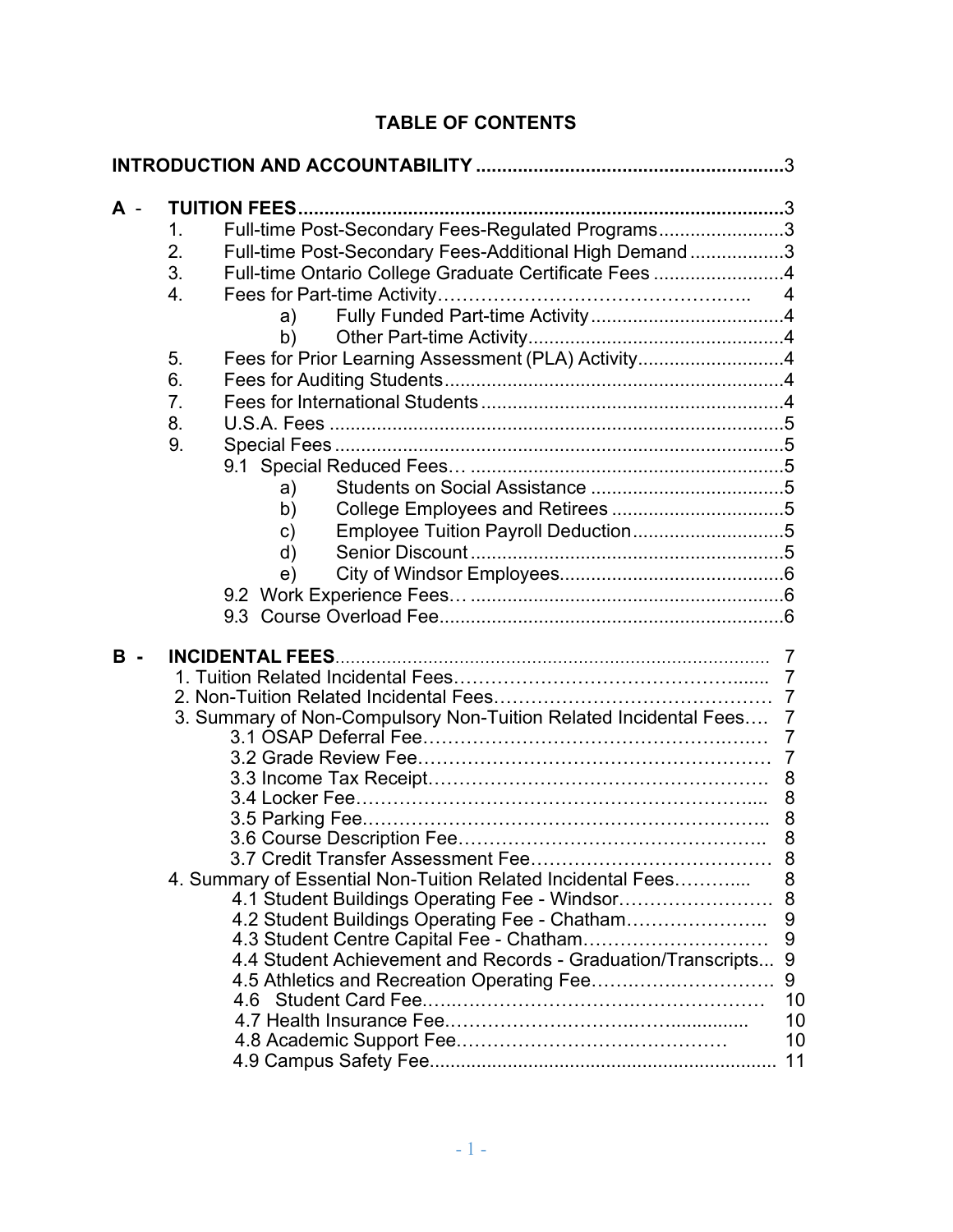|                                  | 4.10<br>4.11      | Athletics and Recreation - Recreation/Fitness Centre                                                                                   | 11<br>11                   |
|----------------------------------|-------------------|----------------------------------------------------------------------------------------------------------------------------------------|----------------------------|
|                                  | 4.12              |                                                                                                                                        | 11                         |
|                                  | 4.13              | Student Buildings - Academic Tower/Student Centre                                                                                      |                            |
|                                  |                   |                                                                                                                                        | $12 \overline{ }$          |
|                                  | 4.14              | Student Buildings - Healthplex Equipment Renewal Fee-                                                                                  | 12 <sub>2</sub>            |
|                                  | 4.15              |                                                                                                                                        | 12                         |
|                                  | 4.16              |                                                                                                                                        | 12                         |
|                                  | 4.17              |                                                                                                                                        | 12                         |
|                                  | 4.18              |                                                                                                                                        | 13                         |
|                                  | 5.1<br>5.2<br>5.3 | Student Representative Council Membership Fee<br>Thames Students Incorporated Inc. Membership Fee<br>Alumni Association Membership Fee | 14<br>14<br>14<br>14       |
|                                  |                   |                                                                                                                                        | 15                         |
| 1 <sub>1</sub><br>b)<br>2.<br>3. | a)                | Tuition Fee Refunds for P.S. & Tuition Programs<br>Canadian Citizens and Landed Immigrants                                             | 15<br>15<br>15<br>16<br>16 |
|                                  |                   |                                                                                                                                        |                            |

# **APPENDICES**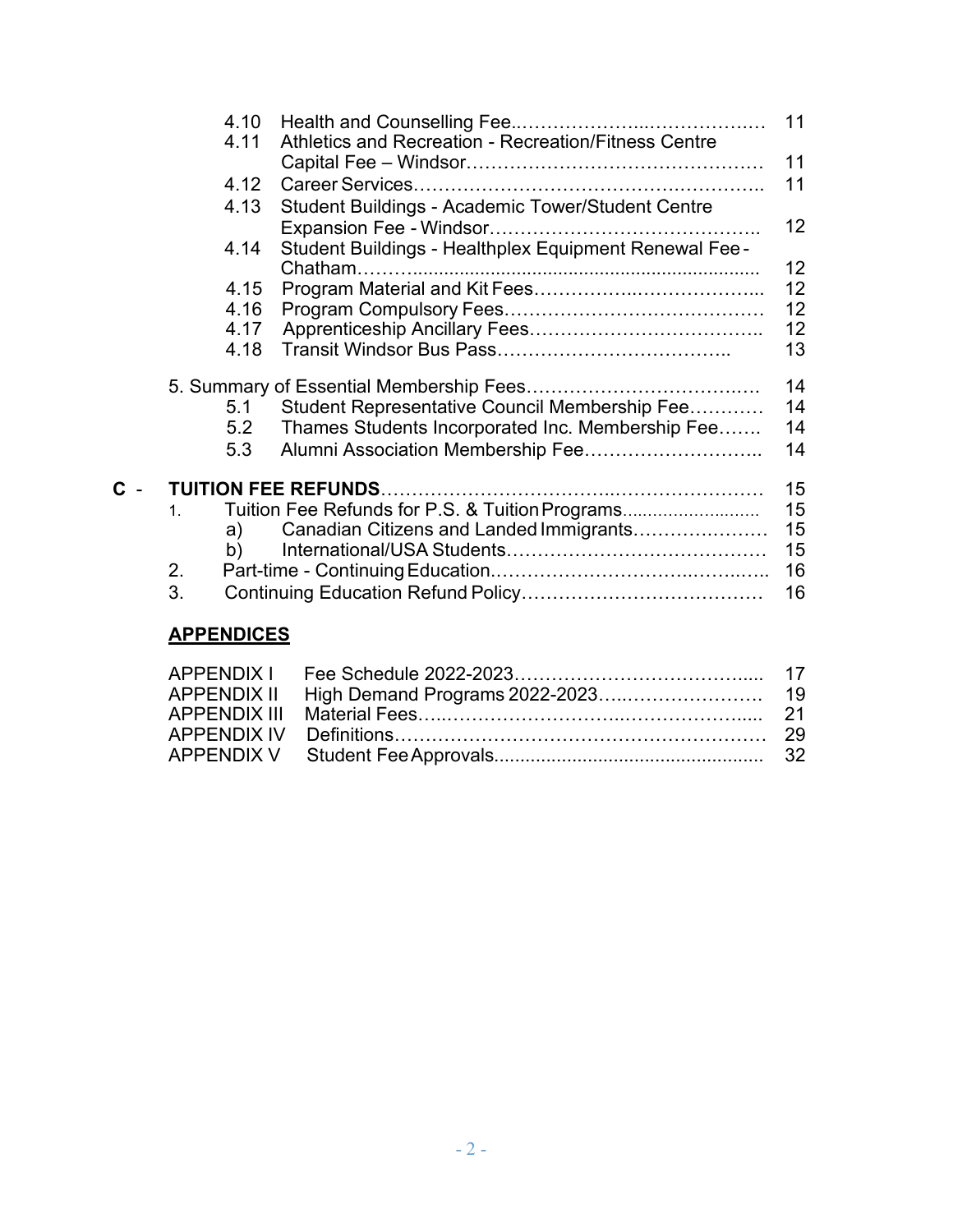#### ST. CLAIR COLLEGE REGISTRAR'S OFFICE STUDENT FEE POLICY 2022-2023

#### **INTRODUCTION AND ACCOUNTABILITY**

<span id="page-3-0"></span>This document is a statement of College Policy relating to the assessment of student fees. The annual St. Clair College fee schedule is developed by applying our internal policy guidelines to the annual policy statement issued by the Ministry of Colleges and Universities (MCU).

Recommendations for changes to this policy are forwarded to the Senior Operations Group for approval. The fee schedules resulting from the application of these policies will be forwarded annually to the Board of Governors for approval.

The Registrar is accountable for the assessment and collection of all student fees in compliance with this policy. The Fee Schedule for 2022-2023 is shown in Appendix I.

*NOTE: As of March 3, 2022, MCU has not released the Tuition Fee Framework for the 2022-2023 academic year. As a result, in the event changes are required to revisit Student Fees 2022-2023, the Compulsory Ancillary Fee Protocol Committee will reconvene and establish revised Student Fees for the upcoming academic year.*

#### <span id="page-3-1"></span>**(A) TUITION FEES**

#### 1. Full-time Post-secondary Program Fees – Regulated Programs

The tuition fee charged to a full-time post-secondary student for a period of inschool activity (usually a term or semester) is defined by MCU and calculated as follows:

S.T. F. x T.F.F. x Wks. per term Total program wks.

Where S.T.F. = Standard Tuition Fee; defined annually by MCU.

T.F.F. = Tuition Fee Factor for the specific program, as assigned by MCU.

#### 2. Full-time Post-secondary Program Fees – Additional High Demand

At the discretion of the Board of Governors, the College can introduce additional high demand fees for programs where the Board identifies that there is demand for spaces, strong employment prospects and the expectation of high income for graduates, to a maximum of 15 per cent of College enrolment. (See Appendix II for a listing of High Demand Programs).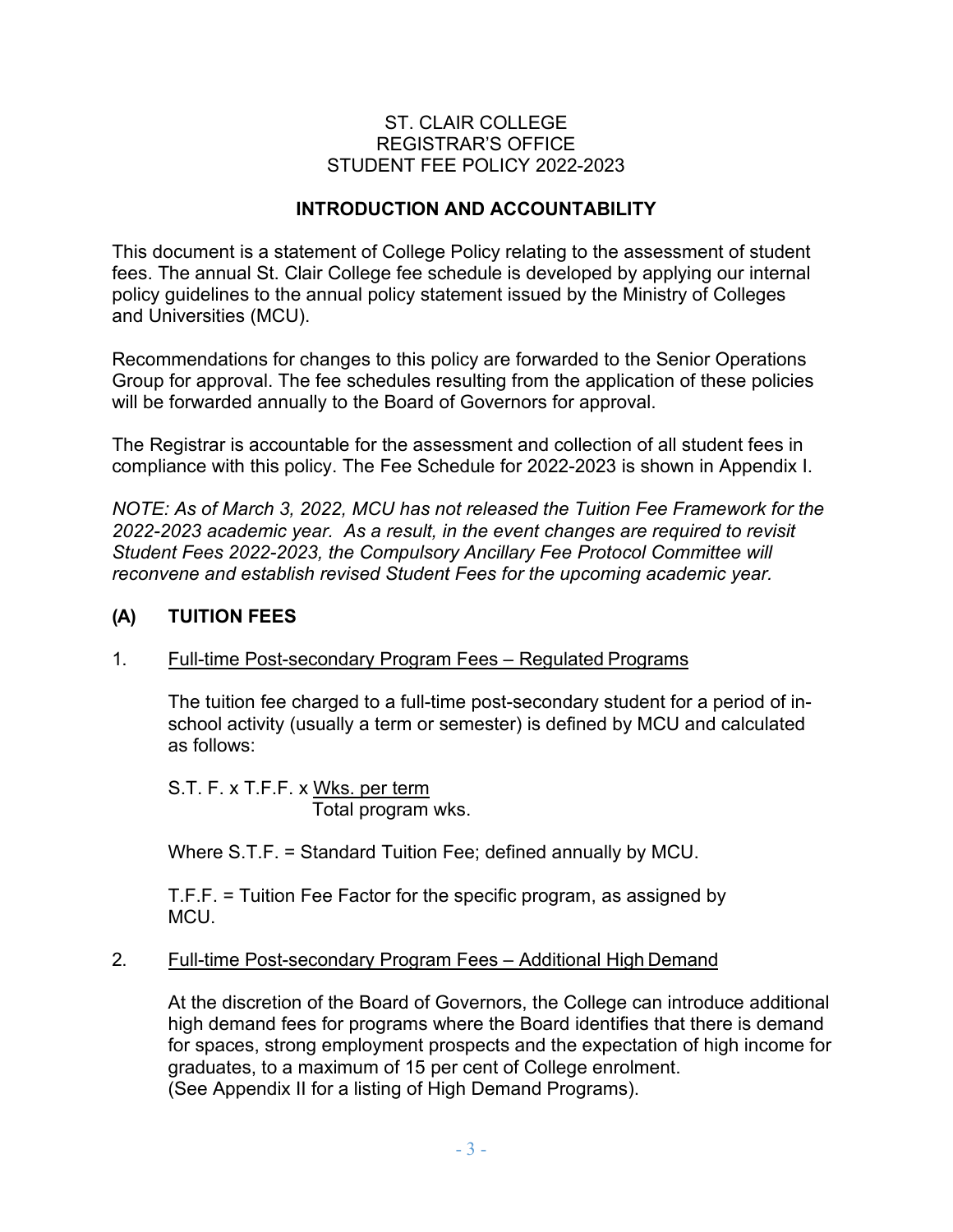#### 3. Full-time Ontario College Graduate Certificate Fees

At the discretion of the Board of Governors, additional high demand may be introduced for students in full-time Ontario College Graduate Certificate programs. This enrolment is excluded from the 15% overall enrolment calculation.

#### 4. Fees for Part-time Activity

#### a) Fully Funded Part-time Activity

The standard tuition fee for all part-time activity that is recognized for full provincial funding is assessed based on the contact hour fee as specified annually by MCU (standard part-time tuition fee = \$6.11 per hour).

#### b) Other Part-time Activity

Colleges may charge fees, as they deem appropriate for courses that are not recognized for full provincial funding.

**NOTE:** To determine full-time or part-time status, the student's total course registrations less non-funded courses will be considered in the program registration.

#### 5. Fees for Prior Learning Assessment (PLA) Activity

Tuition fees for portfolio development courses are to be assessed as a flat rate.

In no case can the PLA fee exceed the regular course tuition fee, based on MCU's specified part-time rates.

MCU policy does not define a minimum fee (PLA fee = \$141.09).

#### 6. Fees for Auditing Students

Colleges may charge fees, as they deem appropriate for auditing students. Auditing students are not to be included in the enrolment report for funding purposes.

#### 7. Fees for International Students

The College defines international student fees each year. International students cannot be counted for funding purposes but are reported to MCU. International students are generally accepted into undersubscribed programs. High demand fees are excluded from the International Student Fees.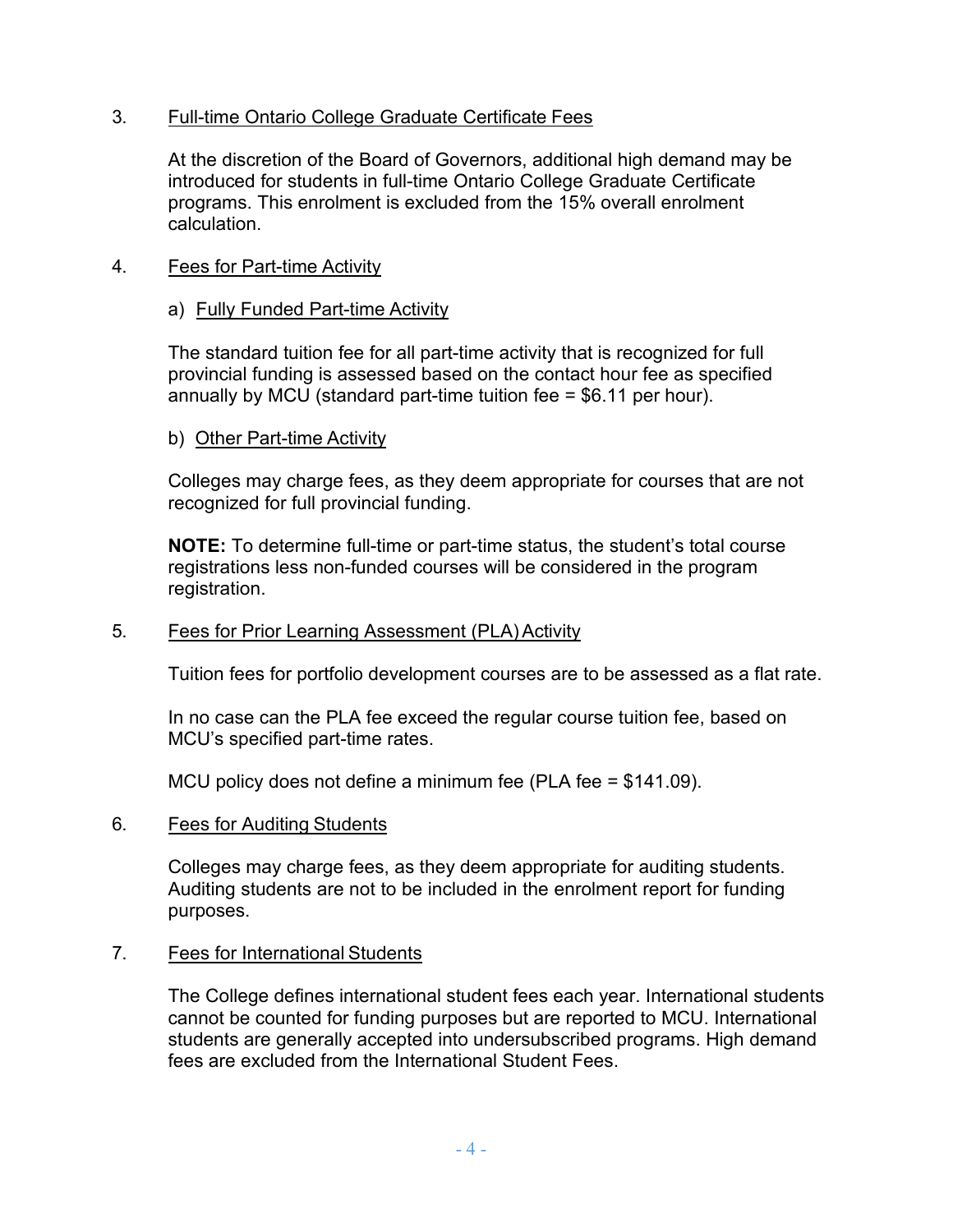#### 8. U.S.A. Fees

The College has a fee policy that is applicable only to students from the United States of America. These reduced fees do not apply to oversubscribed programs, as U.S.A. students are generally accepted into undersubscribed programs. High demand fees are excluded from the U.S.A. Fees.

#### 9. Special Fees

#### 9.1 Special Reduced Fees

St. Clair College recognizes the need to accommodate the special needs of certain members of its constituency and as a result may reduce fees for some of these populations.

#### a) Students on Social Assistance

Eligible part-time students, day or evening, will have tuition fees assessed based on 20% of the regular tuition to a minimum of \$20.00 per course. These reductions will apply only to fully funded (MCU) courses. The College reserves the right to exclude specifically designed courses. These reductions will be subject to available space in individual course sections. There will be no reduction of applicable service fees, registration, material fees, etc.

#### b) College Employees and Retirees

Any full-time employee, part-time employee (who is working at least 24 hours/week during the semester in which the course is offered), or a fulltime College employee who has officially retired may take a College course upon payment of a non-refundable tuition fee of \$20.00. The College reserves the right to exclude specifically designated courses. These reductions will be subject to available space in individual course sections. There will be no reduction of material fees, etc**.** Prior Learning Assessments (PLA) are excluded from the \$20.00 reduced fees.

#### c) Employee Tuition Payroll Deduction

Payroll deduction is available for full-time employees, for dependents enrolled in full-time programs. Please check with the Registrar's Office for details and available updates.

#### d) Senior Discount

Seniors (age 60 and over) who register for part-time evening courses will be given a 10% discount. Seniors will be exempt from ancillary fees. There will be no reduction of material fees. These reductions will apply only to fully funded (MCU) courses. The College reserves the right to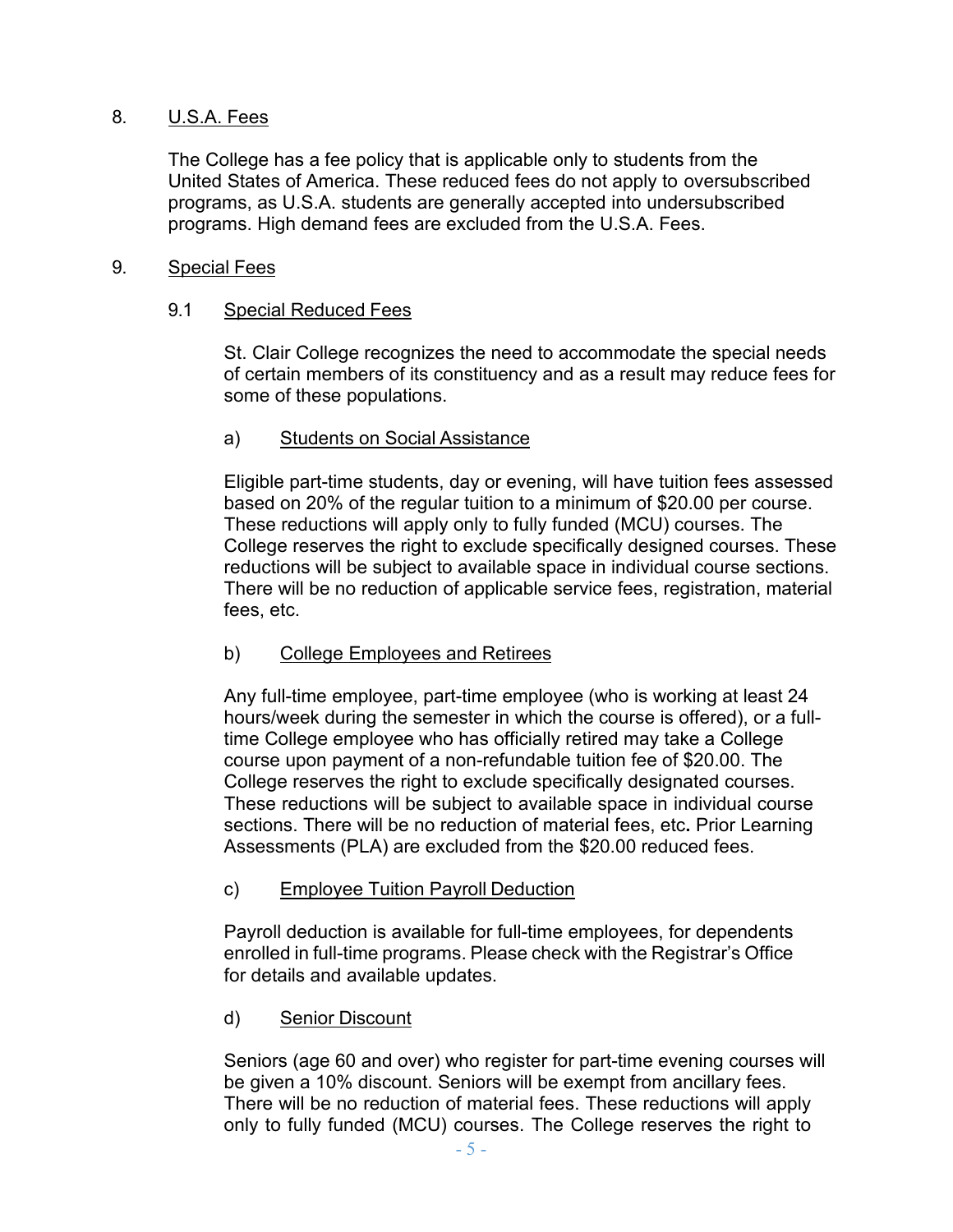exclude specifically designated courses.

#### e) City of Windsor Employees

For a period of ten (10) years beginning March 2007, employees of the City of Windsor shall be permitted to enroll in any part-time credit course offered by the College at a discounted rate of thirty (30%) percent of the regular tuition charged to students for each course. The reduction is subject to space availability and provided priority of enrolment in each course shall be given to students paying full tuition. The College has approved an extension of this arrangement for the 2022-2023 academic year.

#### 9.2 Work Experience Fees

There are three forms of work experience that impact upon a student's fee assessment – clinical training, field placement and co-operative education. Where the work experience is included within a full-time program schedule, the full-time fees include the assessment of Work Experience. Clinical training is included in a student's full-time assessment. Clinical training, taken on a part-time basis, is assessed on the current hourly standard tuition fee.

Field placement is included in a student's full-time assessment. Fees for field placement courses taken by part-time students will be established by program and program requirements (i.e., cost of supervision, field placement location, specialized skills for supervisors, etc.).

Co-operative education fees will be established by program and program requirements (i.e., cost of supervision, field placement location, specialized skills for supervisors, etc.).

**NOTE:** Where a student is enrolled in an additional course(s)

While in a Field Placement/Co-Op semester, the regular fee assessments will apply for those courses in addition to the Field Placement/Co-Op fees.

#### 9.3 Course Overload Fee

A student whose course load (hours of contact) exceed that normally taken by students in that academic achievement level (AAL) of the program, will be assessed fees for the overload at the previously described part-time rates.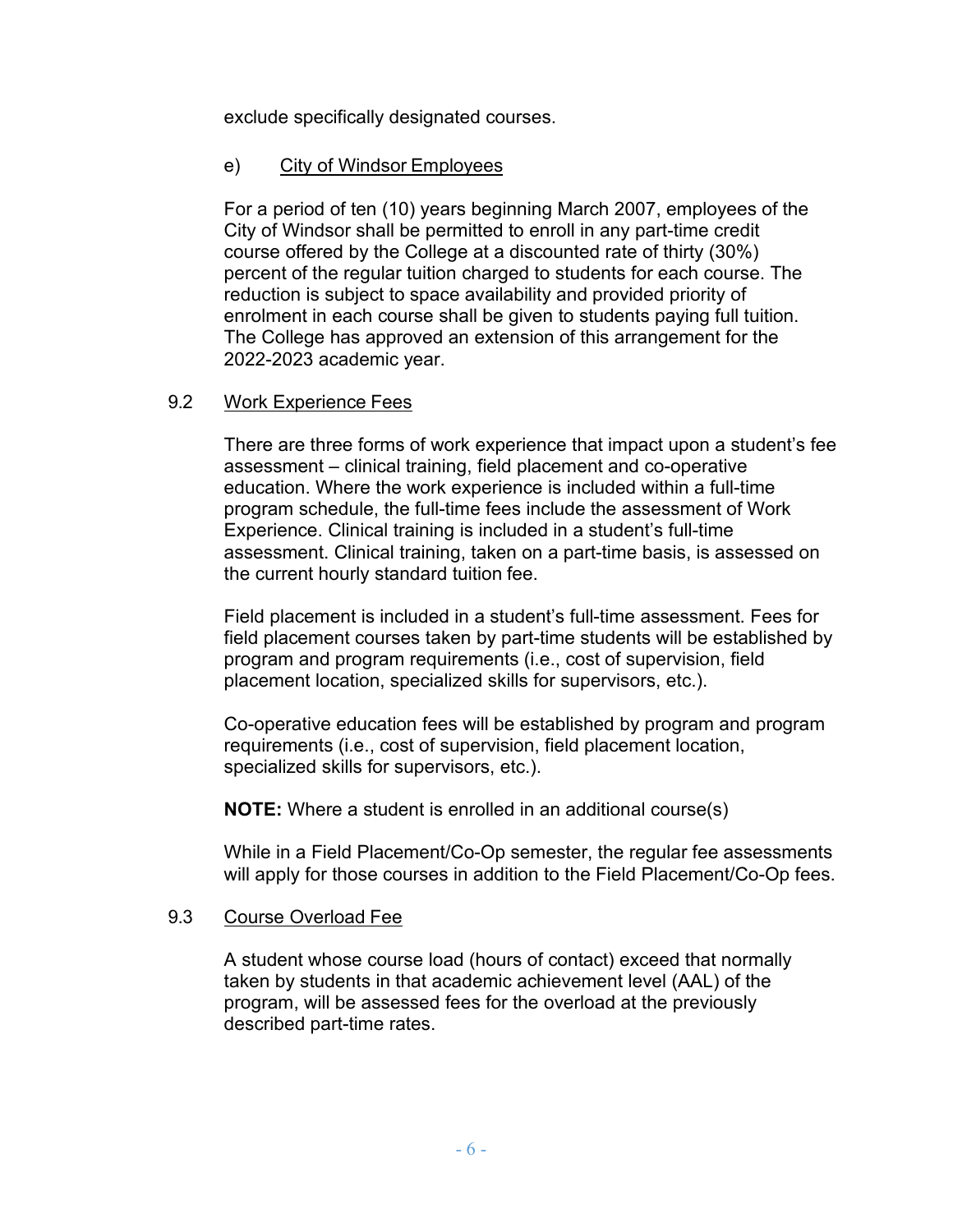#### **(B) INCIDENTAL FEES**

#### 1. Tuition-Related Incidental Fees

Tuition-related incidental fees are included in the standard tuition fee. That is, having paid the required standard tuition fee, a student **cannot** be required to bear additional charges for any tuition-related fees.

Tuition-related fees include:

- Lab and shop costs
- Costs of consumable supplies and equipment and instruments not retained by the students
- Costs of mandatory field trips and mandatory field placement
- Costs of mandatory travel

#### 2. Non-Tuition Related Incidental Fees

The College may assess non-tuition related incidental fees as described below:

- The cost of fees charged for Co-op program work semesters.
- To encourage the completion of some action by a specified deadline date (to permit College planning and resource allocation).
- To recover all, or part of the cost, of some activity requested by thestudent.
- To recover the cost of learning materials, equipment and/or clothing retained by the student.
- The cost of appeals, additional examinations and transcripts, graduation, parking charges and student identification cards.

A compulsory non-tuition related incidental fee is defined as a fee imposed or administered by the College in addition to standard tuition fees, which a student is required to pay to enroll in, or successfully complete, any course or program eligible for provincial funding. All compulsory non-tuition related incidental fees must be approved by the College's Compulsory Ancillary Student Fee Protocol Committee and the Board of Governors.

#### 3. Summary of Non-Compulsory Non-Tuition Related Incidental Fees

#### 3.1 OSAP Deferral Fee

Full-time post-secondary students, who have applied for OSAP, may request to defer their fees with a payment of \$100.00 per academic year until their OSAP application has been processed at MCU, Student Support Branch. A payment of this fee is applied towards tuition fees.

#### 3.2 Grade Appeal Fee

Students requesting a review of a final grade will be assessed a fee of \$25.00 per course reviewed. This fee is refunded if the review is upheld.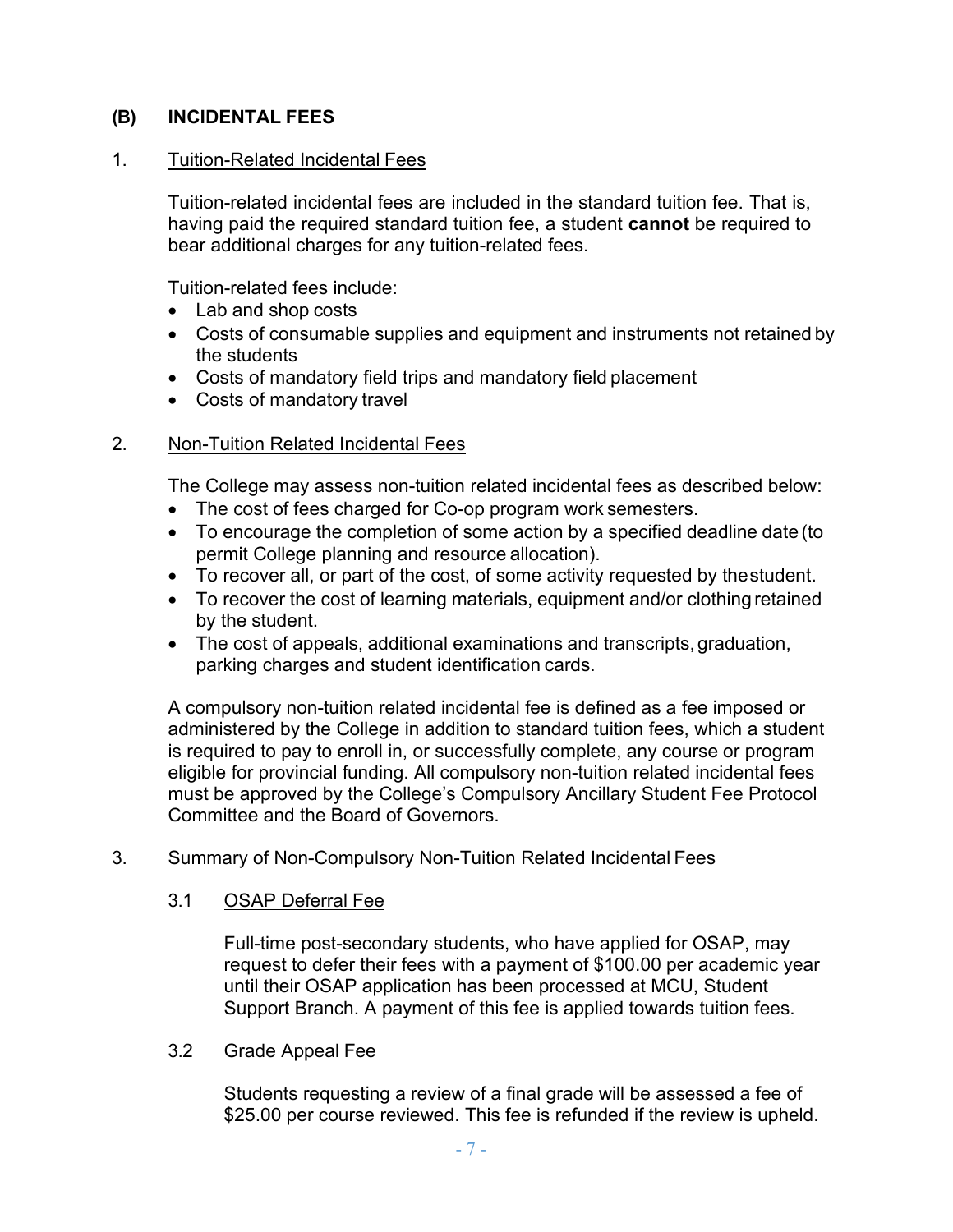#### 3.3 Income Tax Receipt

All eligible students are provided with a copy of their Income Tax Receipt free of charge through the SIS. A fee of \$15.00 will be required for students requesting receipts (if applicable) for tax years prior to 2004.

#### 3.4 Locker Fee

Students at all campuses may lease a locker for a fee of \$15.00 per semester.

#### 3.5 Parking Fee

Day students requiring parking at the South, Downtown and Chatham Campuses will be assessed a parking fee of \$132.00 per semester (\$264.00 per year i.e., Fall & Winter semesters) for a general non-gated lot and \$165.00 per semester (\$330.00 per year i.e., Fall & Winter semesters) for a gated lot at South and Chatham Campuses only. In the event shorter term parking is required, a weekly permit may be purchased for \$16.50 per week or \$50.00 per month. Hourly parking in the pay and display lots is \$2.00 per hour, with a daily maximum of \$12.00 per day.

#### 3.6 Course Description Fee

A charge of \$1.00 per course description to a maximum of \$25.00 will be applied. Additional copies will be \$5.00 per set and faxed copies will be \$5.00 per course.

#### 3.7 Credit Transfer Assessment Fee

A charge of \$25.00 per course evaluation, up to a \$100.00 maximum per submission is applicable.

#### 4. Summary of Essential Non-Tuition Related Incidental Fees

These fees do not apply to contract training courses/programs.

#### 4.1 Student Buildings Operating Fee – Windsor and Ace Acumen

A Student Buildings Operating Fee of \$180.00 per year will be assessed to all full-time students registered at the Windsor and Ace Acumen Campuses. This fee will provide funds to support projects that will improve student life and learning on the campuses.

A Student Buildings Operating Fee of \$2.75 per course per semester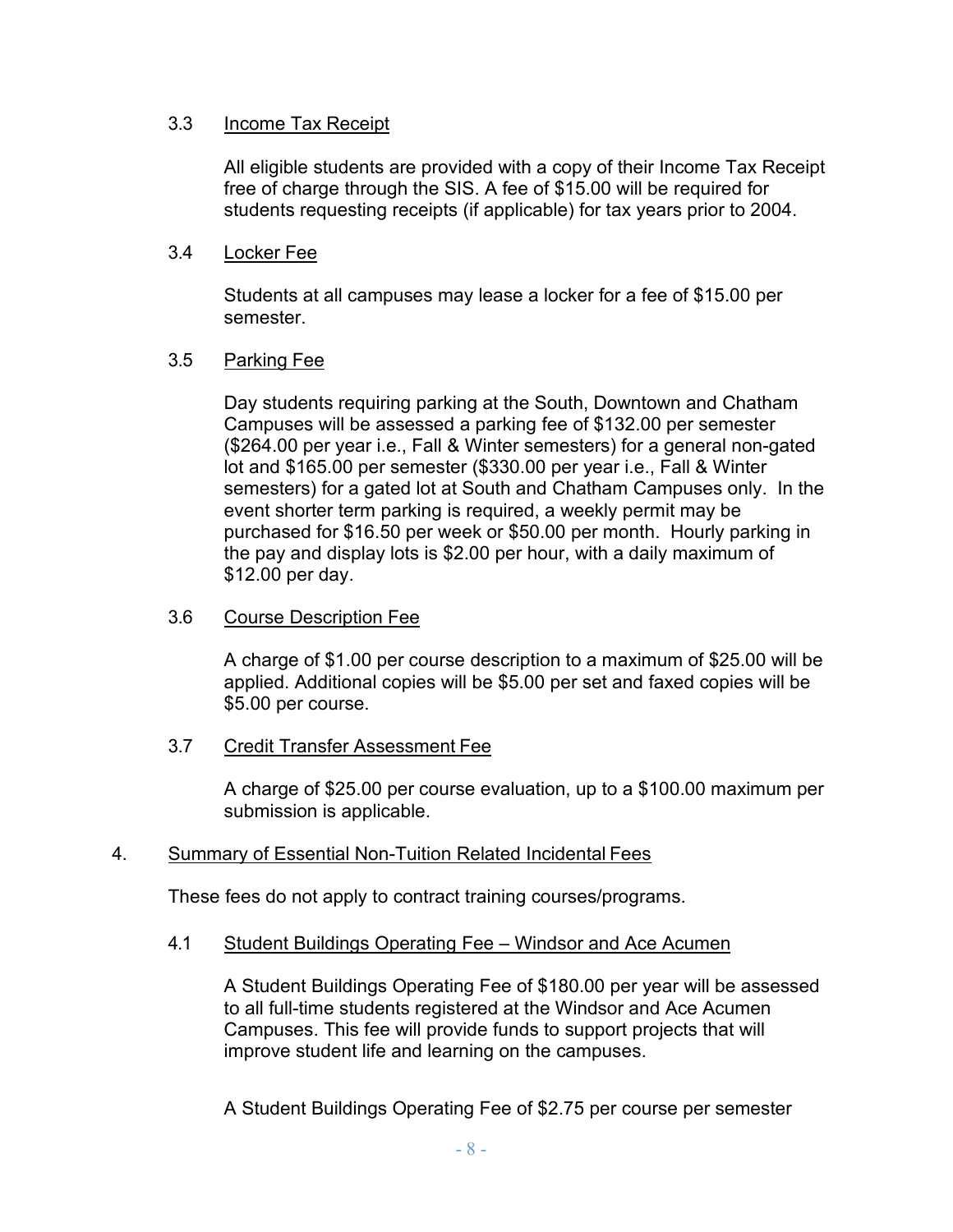will be assessed to all part-time students.

#### 4.2 Student Buildings Operating Fee - Chatham

A Student Buildings Operating Fee of \$120.00 per year will be assessed to all full-time students registered at the Chatham Campus. This fee will provide funds to support projects that will improve student life and learning on the campus.

A Student Buildings Operating Fee of \$2.50 per course per semester will be assessed to all part-time students.

#### 4.3 Student Centre Capital Fee - Chatham

A Student Centre Capital Fee of \$150.00 per year will be assessed to all full-time students registered at the Chatham Campus for a period of ten (10 years). This fee was approved by a TSI referendum in Fall 2015 to help with the cost of the cafeteria and student centre expansion.

#### 4.4 Student Achievement and Records -Graduation/Transcripts

A Student Achievement and Records Fee of \$55.00 will be assessed annually to all full-time students registered at all campuses. The fee offsets the costs associated with the ongoing management and production of student records. In addition, this amount incorporates a \$35 fee related to Convocation. The total fee also includes the \$20 annual cost of producing two (2) official transcripts annually. Each individual request beyond the above will incur an additional cost of \$10.00 percopy.

All part-time students will be assessed a \$9.00 per semester fee.

#### 4.5 Athletics and Recreation Operating Fee

An Athletics & Recreation Operating Fee of \$180.00 per year will be assessed to all full-time students registered at the Windsor, Chatham and Ace Acumen Campuses. This fee offsets the costs to support athletic intramurals, recreation, and varsity sports. This fee will be split amongst the College (70%) and SSAA (30%) in Windsor; TSI and Ace Acumen will receive 100% to support intramurals and recreation activities in Chatham and the Ace Acumen Campuses.

An Athletics & Recreation Operating Fee of \$2.75 per course per semester will be assessed to all part-time students in a program of study.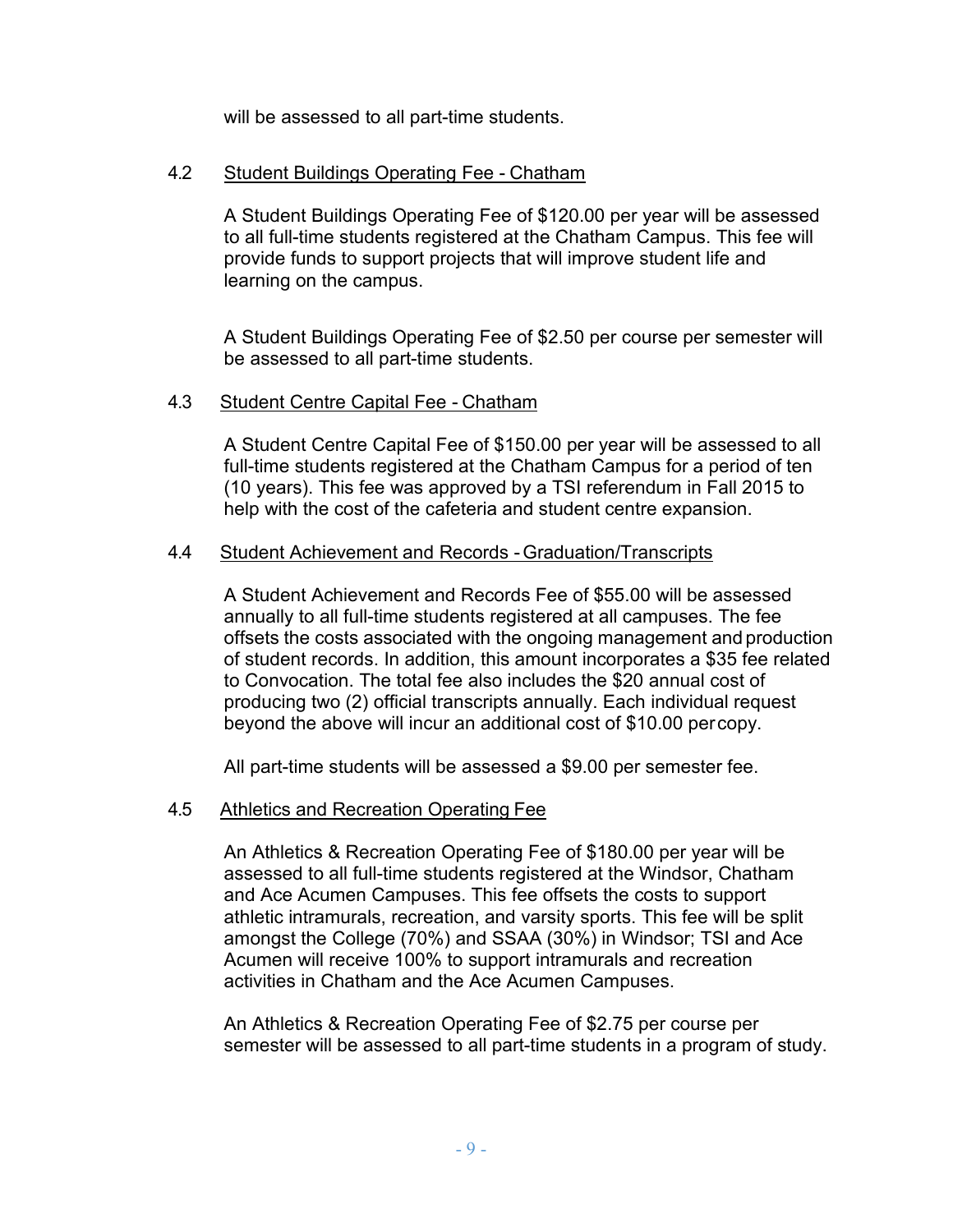#### 4.6 Student Card Fee

All full-time post-secondary students will be assessed a \$20.00 student card fee. Student cards provide students with the ability to prove their student status immediately. The student card is required to access the library, computer labs, and photocopy machines. A student card fee of \$20.00 will be allocated annually for renewal and maintenance purposes.

#### 4.7 Health Insurance Fee

All full-time domestic post-secondary students at all Campuses will be assessed a fee of \$310.00 per year (pro-rated for programs that start in Winter \$237.00 and Spring \$163.00) to cover the cost of a student health insurance plan. This \$310.00 includes a mandatory and non-refundable Accidental Death and Dismemberment fee of \$2.95. Full-time students are able to opt-out of their health insurance plan during the beginning of each academic year. See [https://wespeakstudent.com/ f](https://wespeakstudent.com/)or details.

All international students are assessed a fee of \$750.00 per year (pro-rated for programs that start in Winter \$540.00 and Spring \$340.00). The fees associated with health insurance are mandatory as a result of the coverage and benefits afforded to international students. There are no opt-out opportunities provided to international students as it relates to health insurance. All international students are assessed a pro-rated fee per semester, to a yearly maximum of \$750.00.

#### 4.8 Academic Support Fee

A total Academic Support Fee of \$155.00 will be assessed to all students at all campuses to provide academic support that encourages and strengthens student success. Services includes amenities such as peer tutoring, group tutoring, faculty support and walk-in services for Math and English, open/general computer labs, workshops, support programing, THRIVES (Toolbox for Help and Resources to Increase Value and Empower Students) and other numerous on-line resources, Orientation, etc. This fee is split between St. Clair College (35%) and Thames Student Incorporated/Student Representative Council (65%) based on the service lead.

Included in this fee assessment are the following printing capabilities: All students will receive 250 B&W free impressions (single-sided page) each semester for academic purposes. The 250 impressions do not carry over from semester to semester. Once the 250 limit is reached each semester, the following charges will apply:

Printing fees regardless of paper size:

Single: 15¢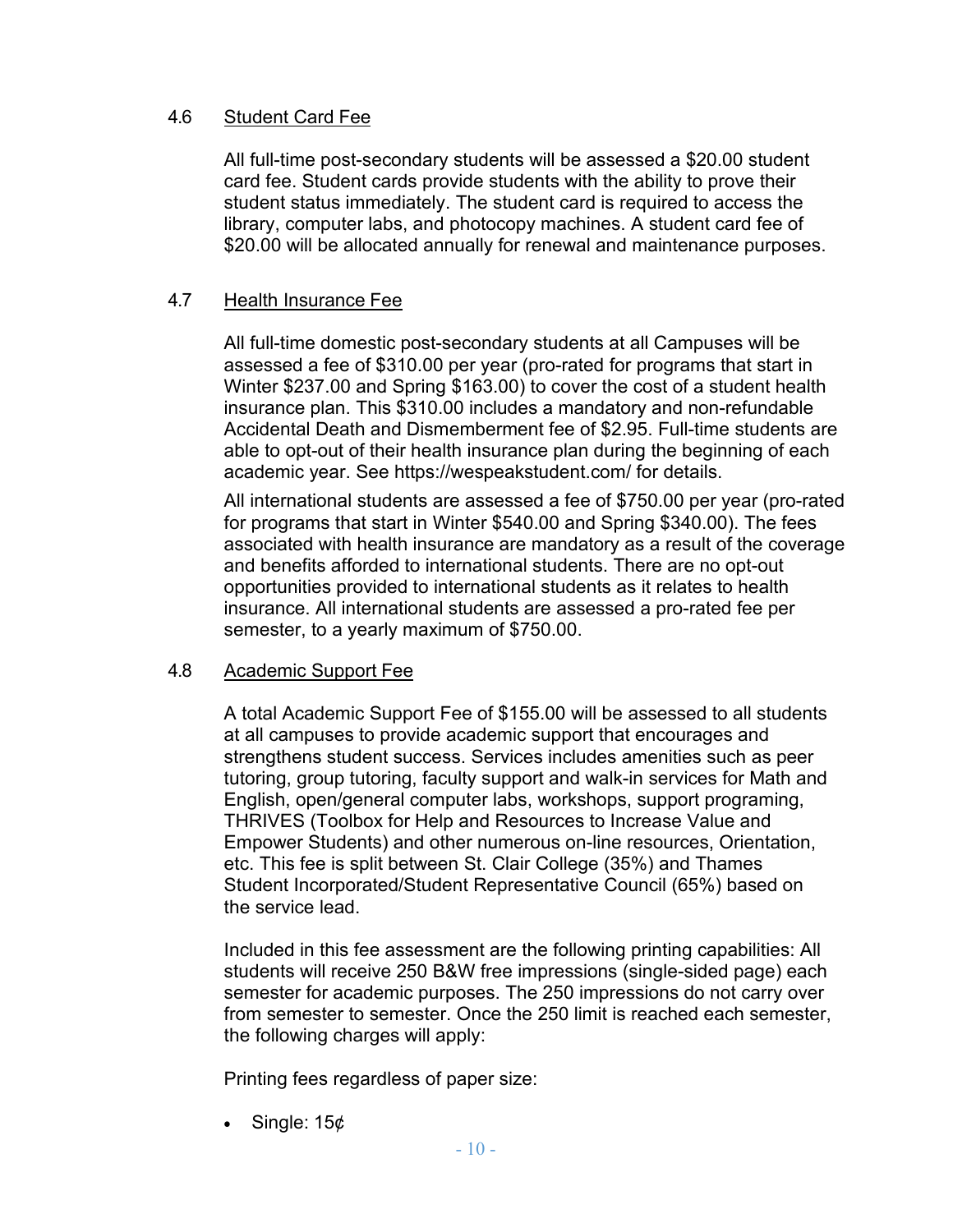- Two-sided:  $20¢$
- Colour Single: 30¢
- Colour Two-sided: 50¢

The Academic Support Fee of \$18.00 per course per semester will be assessed to all part-time students.

#### 4.9 Campus Safety Fee

A Campus Safety Fee of \$15.00 will be assessed to all full-time students at all campuses to promote on-campus safety and wellness. Such programs and services may include a walk safe program, on campus programming, information, and awareness.

The Campus Safety fee of \$1.00 per course per semester will be assessed to all part-time students.

#### 4.10 Health and Counselling Fee

A Health & Counselling Fee of \$35.00 will be assessed to all full-time students at all campuses to support on-campus access to health professionals/social workers for basic medical care, mental health care and online resources to support a culture of wellness on campus. Examples include wellness programming such as exam preparation support, mental health awareness and support activities, nutrition workshops and events. Online resources such as "Real Campus" and "Student Health 101" are also included.

The Health and Counselling Fee of \$1.00 per course per semester will be assessed to all part-time students.

#### 4.11 Athletics and Recreation - Recreation/Fitness Centre Capital Fee - **Windsor**

Beginning Fall 2008, a Recreation Centre Fee of \$150.00 will be assessed to all full-time students for a period of ten (10) years to offset capital construction costs. Part-time students will be assessed \$7.50 per course. The Student Representative Council Inc. has approved an extension of the capital construction fee for an additional fifteen (15) years (inclusive of Fall 2033) to enable the enhancement of recreation/fitness facilities available to students at the Windsor Campusonly.

#### 4.12 Career Services

A fee of \$10.00 per year will be assessed to all full-time students, at all campuses to support career related services made available to the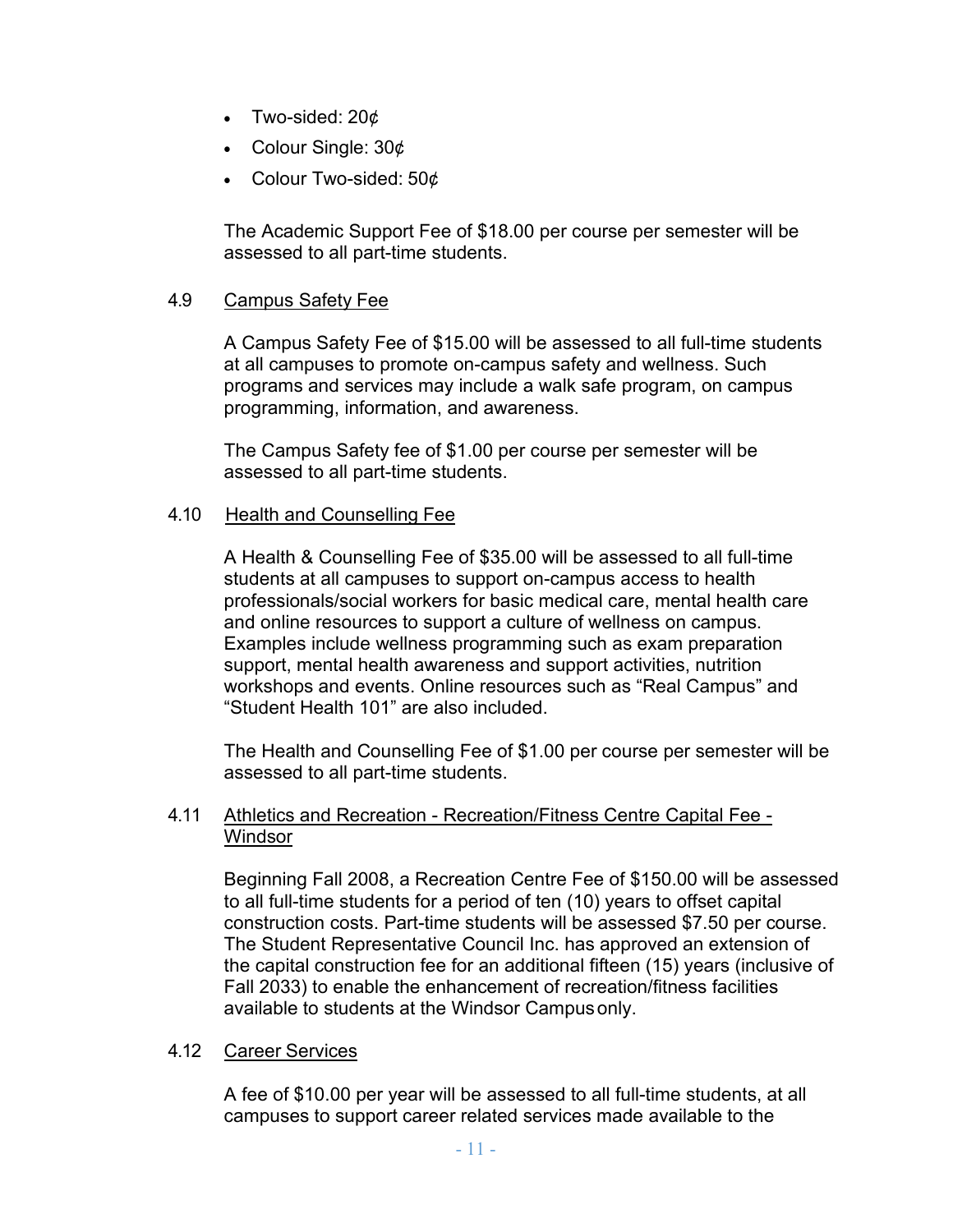broader student body, including career days, employer visits, workshops, resume clinics, information sessions, job fairs, job boards, job placement services, etc.

A Career Services Fee of \$1.00 per course per semester will be assessed to all part-time students enrolled in a program of study.

#### 4.13 Student Buildings - Academic Tower/Student Centre Expansion Fee - **Windsor**

Beginning Fall 2018, an expansion/construction fee of \$100.00 per year will be assessed to all full-time Windsor students only for a period of 10 years (inclusive of Fall 2027). This fee will assist with the capital cost to build additional floors on top of the original Student Centre. This expansion coincides with the vision of the Student Representative Council Inc. Added amenities such as a pharmacy, banking facilities, etc. are being considered. In addition, the Zekelman School of Business and Information Technology will be relocated to the new tower.

#### 4.14 Student Buildings - Healthplex Equipment Renewal Fee - Chatham

Beginning in Fall 2018, a Healthplex Equipment Renewal Fee of \$100.00 per year will be assessed to all full-time Chatham students only. This fee will be utilized to ensure the Healthplex continues to provide updated equipment, equipment maintenance and ongoing enhancements for students to enjoy.

#### 4.15 Program Material Fees

Please refer to Appendix III for a list of applicable material fees for the 2022-2023 academic year.

#### 4.16 Program Compulsory Fees

All full-time students in the Music Theatre-Performance program will be assessed mandatory fees of \$1,800.00 in addition to the tuition fee. This fee will be utilized specifically to offset the additional costs associated with productions and the individualized faculty sessions required in the voice and acting disciplines.

#### 4.17 Apprenticeship Ancillary Fees

All registered full-time apprentices will pay ancillary fees like those assessed in Continuing Education. Program material fees and kit fees are applicable as deemed necessary by the School of Skilled Trades and approved by the Compulsory Ancillary Student Fee Protocol Committee for 2022-2023. All registered part-time apprentices will pay the associated part-time fee rates like Continuing Education.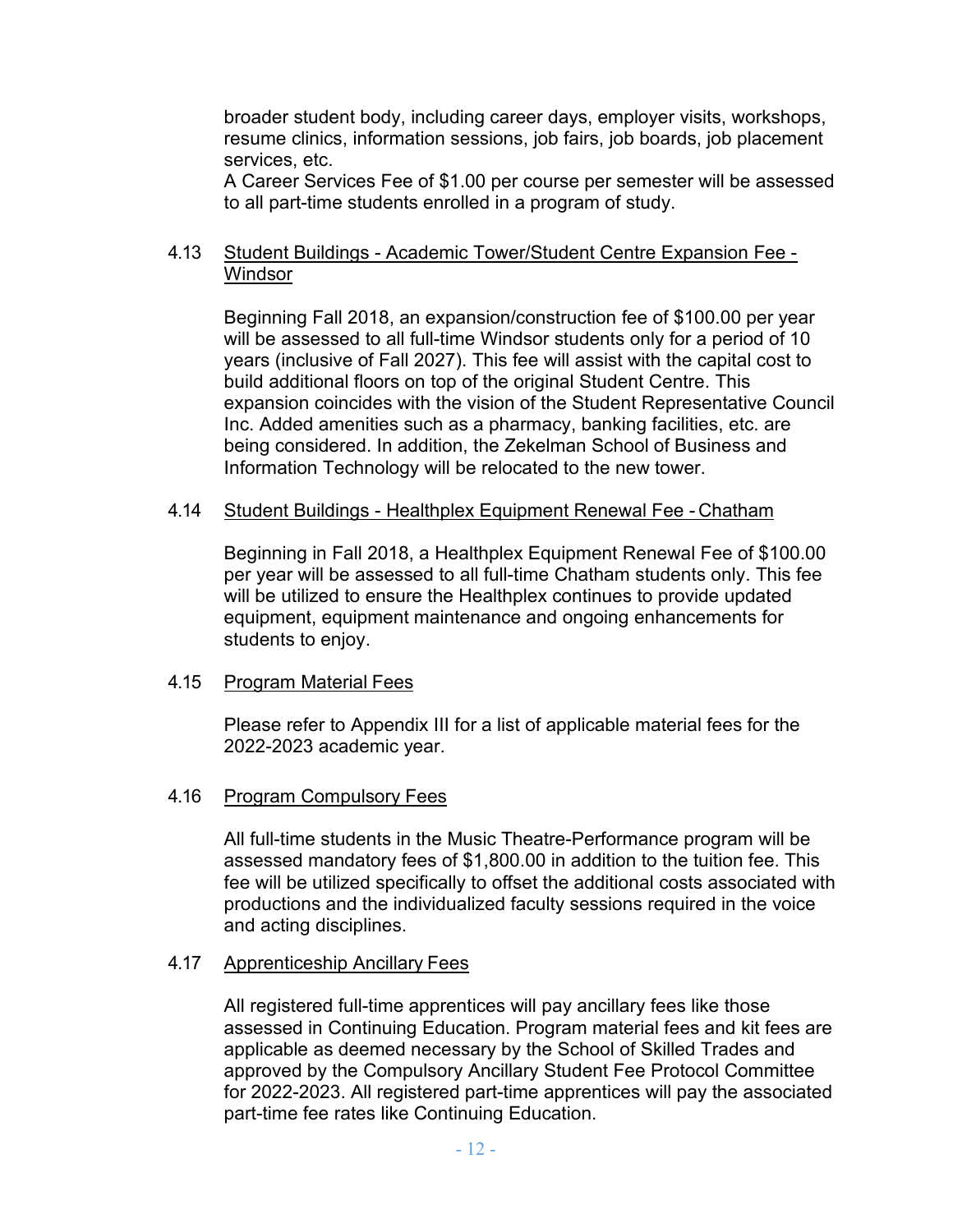#### 4.18 Transit Windsor Bus Pass

Beginning in Fall 2022, for a period of 3 academic years, all full-time students enrolling for the 2022-2023 academic year will be assessed a student fee of \$274.00 each Fall Semester. The payment of that fee will entitle them to a Transit Windsor bus pass for one full year (September 1, 2022, to August 31, 2023).

For January-start students (enrolling at the beginning of the Winter semester), an eight-month-long pass will be provided (until the end of August) for \$182.00. For May-start students (enrolling at the beginning of the Spring semester), a four-month-long pass will be provided (until the end of August) for \$91.00.

These are "universal" passes. They do not restrict ridership to transportation to and from school. They can be used on any day, at any time, to ride on any route, to go to anywhere serviced by Transit Windsor.

Students who reside in a community not serviced by Transit Windsor will have grounds to "opt-out" for this fee. Through a declaration that you live in a community other than Windsor or LaSalle (serviced by Transit Windsor) will entitle you to obtain a refund of the bus pass fee that will be reimbursed by a process outlined by the Student Representative Council (SRC).

If you are a full-time student and live in a Transit Windsor serviced area, but must drive a car to campus, you may also "opt-out" for this fee. To qualify, the student must drive their own vehicle to campus, and have purchased a college parking lot permit.

It is important to note that up to 40 percent of a semester's enrolment may "opt-out" of the new fee, based solely on the two grounds cited above. In all cases, opt-outs will be processed on a "first-come/first-served" basis, by a deadline of either September 30 or when the 40 percent cap is reached. (There will be similar deadlines for January- and May-intake enrolment.) Once that date-deadline or 40 percent limit is reached, no further opt-outs will be allowed for any reason.

Any inquiries related to the Transit Windsor Bus Pass shall be directed to the Student Representative Council (SRC).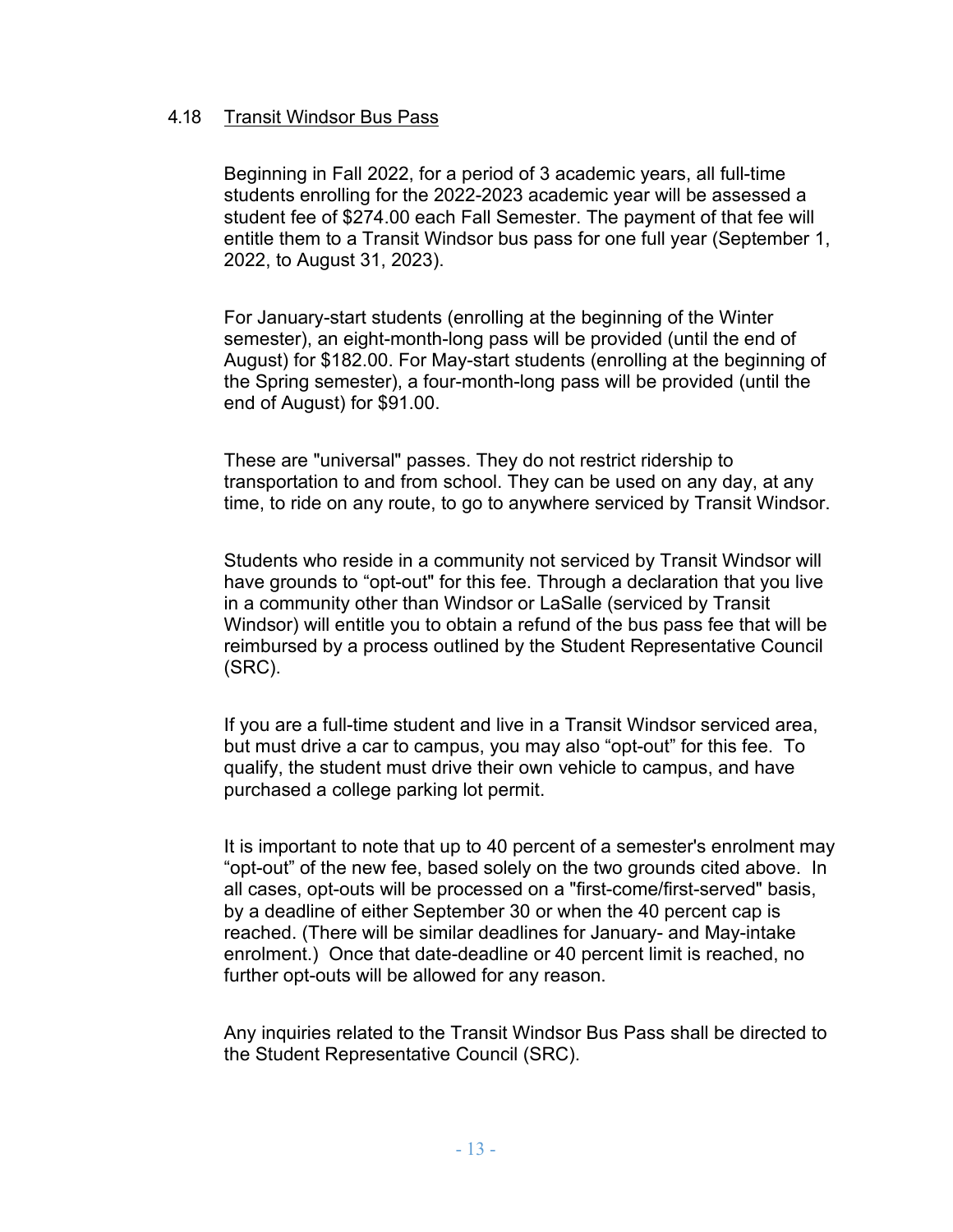#### 5. Summary of Essential Membership Fees

The following list includes essential membership fees at St. Clair College.

#### 5.1 Student Representative Council Membership Fee

A membership fee of \$70.00 is applicable for students registered at the Windsor and Ace Acumen Campuses. Please see the Student Representative Council for a list of benefits and services. This is an annual fee regardless of date of membership.

#### 5.2 Thames Students Incorporated Inc. Membership Fee

A membership fee of \$70.00 is applicable for students registered at the Chatham Campus. Please see Thames Students Incorporated Inc. for a list of benefits and services. This is an annual fee regardless of date of membership.

*The Student Representative Council (SRC) and Thames Students Incorporated (TSI) membership fees are used to actively engage and represent all students outside of the classroom and enrich their overall college experience through orientation; educational and engaging campus events; and health and wellness focused events and workshops for personal growth both on and off campus. SRC/TSI provides access to study spaces, food services, employment and volunteer opportunities, graduation photos and other meaningful student related services.* 

*Both student associations provide meaningful support for students throughout the academic year, including student representation to senior administration of the College. SRC/TSI consistently work and advocate for the student population to add valuable new supports.* 

*St. Clair College encourages students to connect with their student associations through their offices or social media.*

#### 5.3 Alumni Association Membership Fee

A membership of \$50.00 is applicable for students registered at all Campuses. Please see the Alumni Office for a list of benefits and services. This is an annual fee regardless of date of membership.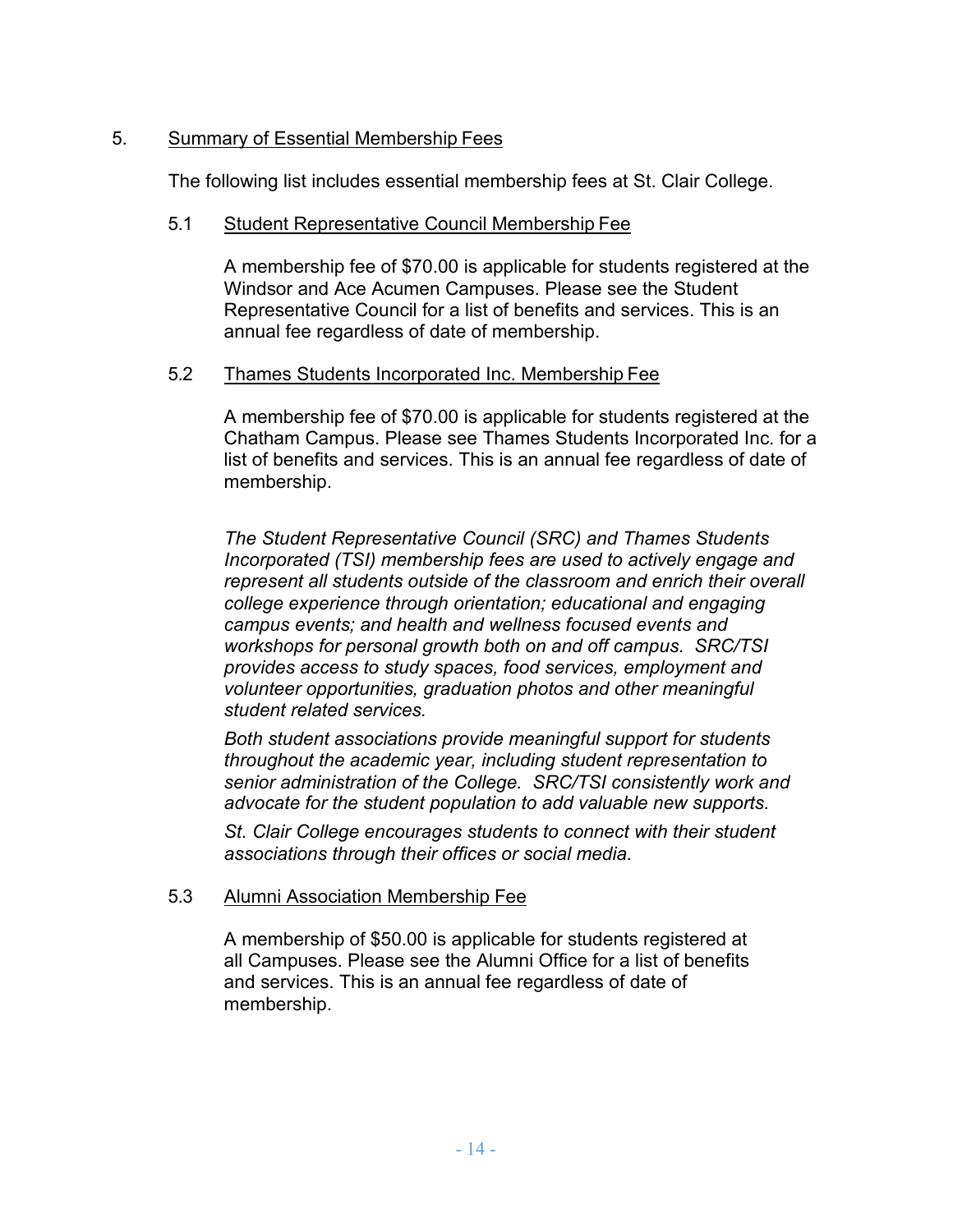#### **(C) TUITION FEE REFUNDS**

#### 1. Tuition Fee Refunds for Post-Secondary Programs

#### a) Canadian Citizens and Landed Immigrants

Students who officially withdraw prior to the tenth (10) day of class of the beginning of a semester will receive a refund calculated as follows:

- i) Full-time Student assessed semester fees less \$100.00 administration fee that the College will withhold. Part-time Student – assessed semester fees less \$25.00 administration fee per course that the College will withhold.
- ii) Fees paid in advance for a second and subsequent semesters will be refunded in full. Students who officially withdraw after the tuition refund date (i.e., ten [10] class days for a 15-week semester), will receive a full refund of any fees paid in advance for subsequent semesters.
- iii) For students who do not register on a semester basis (i.e., continuous intake), the principles implicit in the above policy will apply.
- b) International and U.S.A. Students

International and U.S.A. students are provided with a student visa with the understanding that the student will register, and remain, as a full-time student. The College will require proof of registration at another institution in order to process a withdrawal and refund prior to the tenth (10) day of class for the current semester. Additional bank fees (i.e. wire transfer) may be applied upon processing a refund.

- i) International and U.S.A. students who officially withdraw prior tothe tenth (10) day of class of the beginning of a semester will receive a refund of full tuition paid, less the \$2432.11 administration fee and any applicable bank fees (i.e. wire transfer) the institution willincur.
- ii) For International and U.S.A. students who do not register on a semester basis (i.e., continuous intake), the principles implicit in the above policy will apply.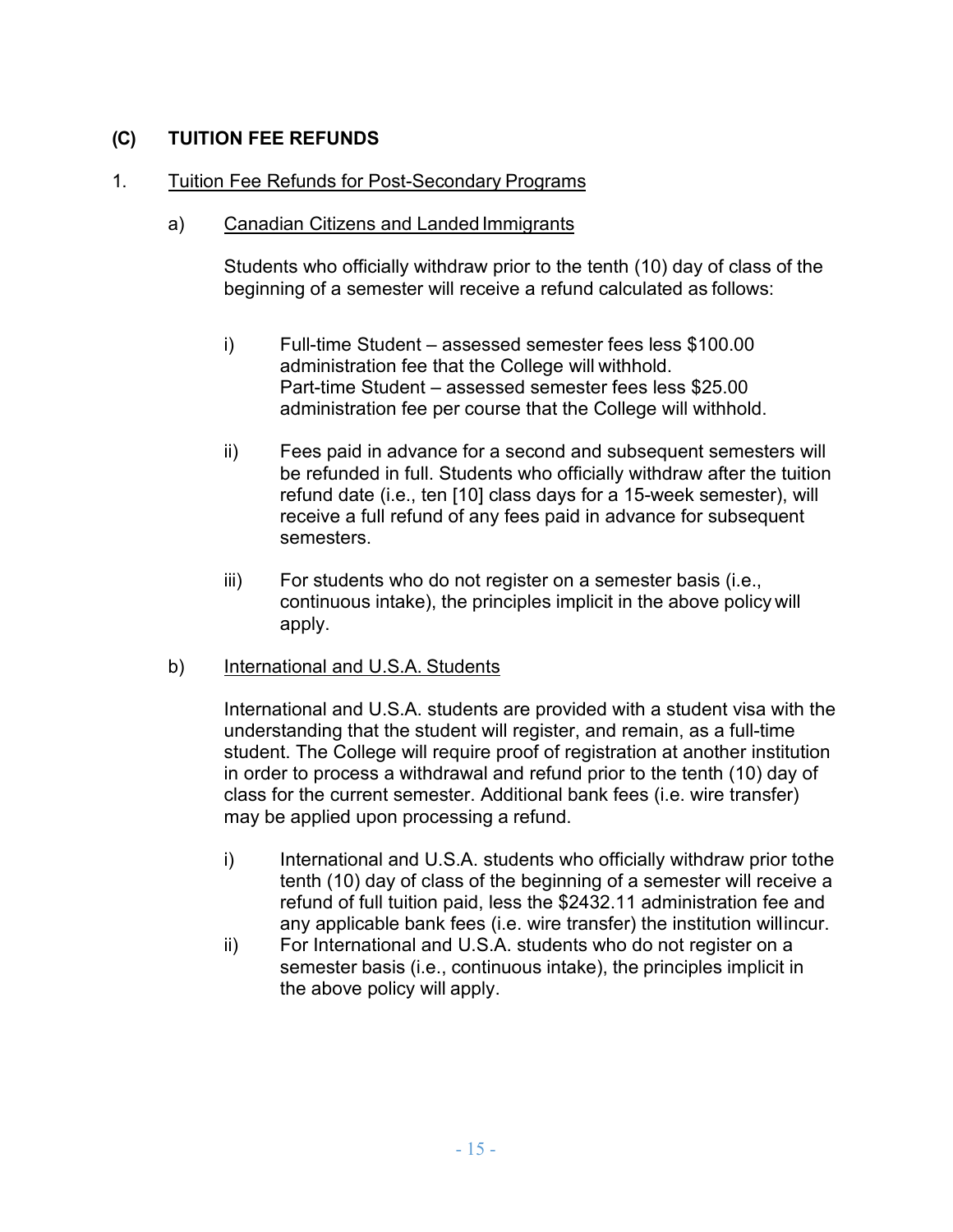#### 2. Part-time - Continuing Education

| REFUND TABLE                                                   |                                                             |
|----------------------------------------------------------------|-------------------------------------------------------------|
| <b>TIMETABLE</b>                                               | <b>AMOUNT</b>                                               |
| On or after the 1st day of<br>classes but not later than the   | 100% of tuition + GST minus<br>a \$25.00 Administration Fee |
| 10 <sup>th</sup> business day of the<br>course                 | (per course)                                                |
| On or after the 11 <sup>th</sup> business<br>day of the course | <b>NO REFUND</b>                                            |

#### 3. Continuing Education Refund Policy

Where a course or workshop is 20 hours or less in duration, an official withdrawal must be received on, or before, the business day prior to the date of the first class. For courses, or workshops, more than 20 hours in duration:

- An official withdrawal prior to the date on which the first class occurs will result in a full refund.
- An official withdrawal on, or after, the first day of class but not later than the tenth business day of the course will result in a full refund **LESS** a \$25.00 Administration Fee per course.
- No refund will apply to an official withdrawal on, or after, the eleventh business day of the course.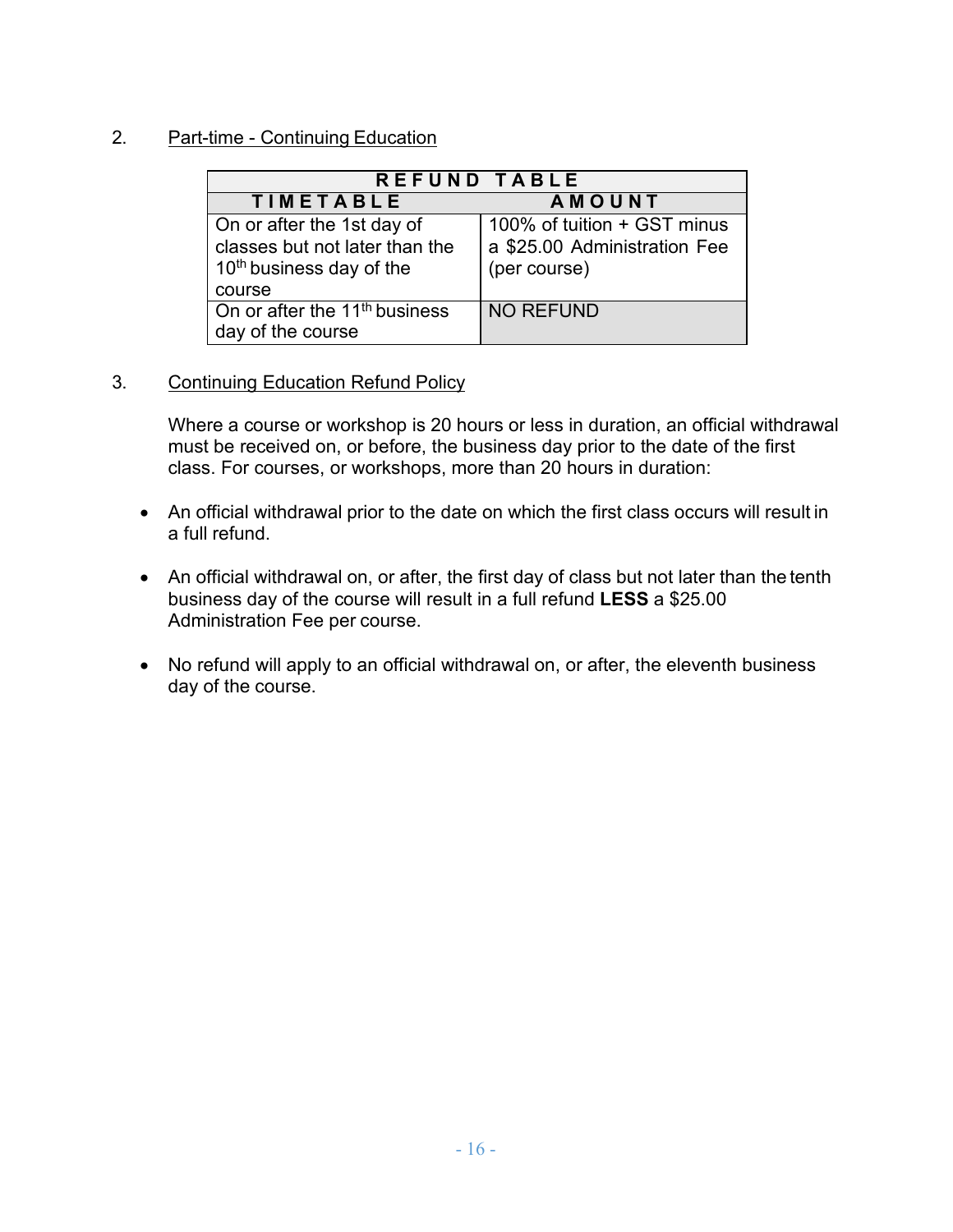# **A P P E N D I X I**

### **FEE SCHEDULE 2022-2023**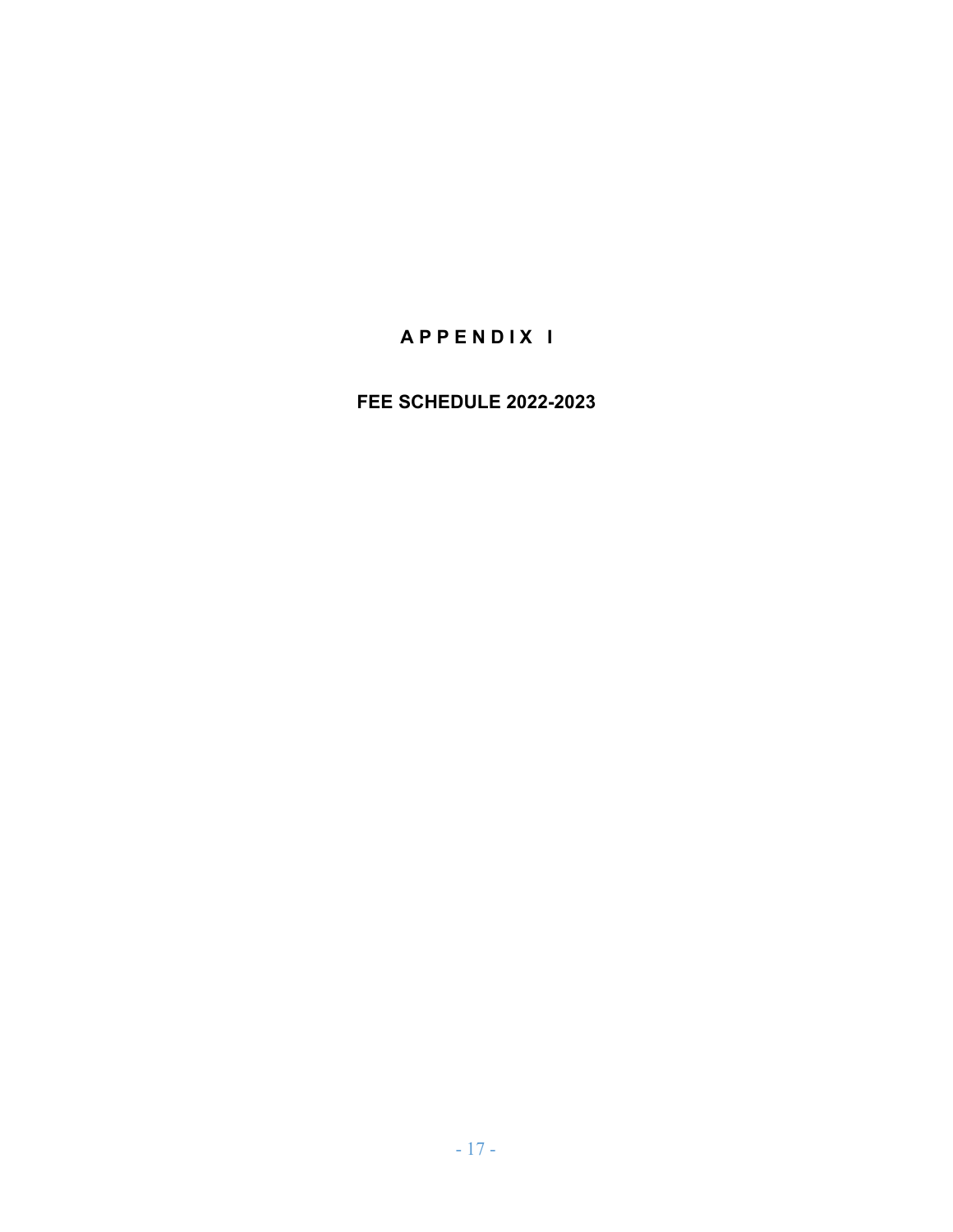| <b>EXAMPLE OF ANNUAL STANDARD TUITION FEES FOR A FIRST-YEAR STUDENT</b>               |                |                |                               |                               |                              |                              |                             |
|---------------------------------------------------------------------------------------|----------------|----------------|-------------------------------|-------------------------------|------------------------------|------------------------------|-----------------------------|
| <b>FEES</b>                                                                           | <b>WINDSOR</b> | <b>CHATHAM</b> | <b>INTL</b><br><b>WINDSOR</b> | <b>INTL</b><br><b>CHATHAM</b> | <b>USA</b><br><b>WINDSOR</b> | <b>USA</b><br><b>CHATHAM</b> | <b>ACE</b><br><b>ACUMEN</b> |
| <b>Standard Tuition</b>                                                               | 2722.62        | 2722.62        | 13,640.76                     | 13,640.76                     | 7,841.38                     | 7,841.38                     | 13,640.76                   |
| Student Buildings -<br><b>Windsor Building</b><br>Operating                           | 180.00         | N/A            | 180.00                        | N/A                           | 180.00                       | N/A                          | 180.00                      |
| Student Buildings - Windsor -<br>Academic<br><b>Tower/Student Centre</b><br>Expansion | 100.00         | N/A            | 100.00                        | N/A                           | 100.00                       | N/A                          | N/A                         |
| Student Buildings -<br>Chatham Building<br>Operating                                  | N/A            | 120.00         | N/A                           | 120.00                        | N/A                          | 120.00                       | N/A                         |
| Student Buildings -<br><b>Chatham Student Centre</b><br>Capital                       | N/A            | 150.00         | N/A                           | 150.00                        | N/A                          | 150.00                       | N/A                         |
| Student Buildings -<br>Chatham - Healthplex<br>Capital Equipment<br>Renewal           | N/A            | 100.00         | N/A                           | 100.00                        | N/A                          | 100.00                       | N/A                         |
| <b>Student Achievement</b><br>and Records -<br>Graduation                             | 35.00          | 35.00          | 35.00                         | 35.00                         | 35.00                        | 35.00                        | 35.00                       |
| <b>Student Achievement</b><br>and Records -<br>Transcripts                            | 20.00          | 20.00          | 20.00                         | 20.00                         | 20.00                        | 20.00                        | 20.00                       |
| <b>Health Insurance</b>                                                               | 310.00         | 310.00         | 750.00                        | 750.00                        | 750.00                       | 750.00                       | 750.00                      |
| Athletics & Recreation -<br><b>Windsor Capital</b>                                    | 150.00         | N/A            | 150.00                        | N/A                           | 150.00                       | N/A                          | N/A                         |
| Athletics & Recreation -<br><b>Windsor Operating</b>                                  | 180.00         | N/A            | 180.00                        | N/A                           | 180.00                       | N/A                          | 180.00                      |
| Athletics & Recreation -<br><b>Chatham Operating</b>                                  | N/A            | 180.00         | N/A                           | 180.00                        | N/A                          | 180.00                       | N/A                         |
| Academic Support -<br><b>Student Representative</b><br>Council                        | 100.75         | N/A            | 100.75                        | N/A                           | 100.75                       | N/A                          | 100.75                      |
| Academic Support -<br><b>Thames Student</b><br>Incorporated                           | N/A            | 100.75         | N/A                           | 100.75                        | N/A                          | 100.75                       | N/A                         |
| Academic Support - St.<br>Clair College                                               | 54.25          | 54.25          | 54.25                         | 54.25                         | 54.25                        | 54.25                        | 54.25                       |
| Campus Safety -<br><b>Windsor Campus</b>                                              | 15.00          | N/A            | 15.00                         | N/A                           | 15.00                        | N/A                          | 15.00                       |
| Campus Safety -<br>Chatham Campus                                                     | N/A            | 15.00          | N/A                           | 15.00                         | N/A                          | 15.00                        | N/A                         |
| Career Services                                                                       | 10.00          | 10.00          | 10.00                         | 10.00                         | 10.00                        | 10.00                        | 10.00                       |
| Student ID Cards                                                                      | 20.00          | 20.00          | 20.00                         | 20.00                         | 20.00                        | 20.00                        | 20.00                       |
| Health & Counselling                                                                  | 35.00          | 35.00          | 35.00                         | 35.00                         | 35.00                        | 35.00                        | 35.00                       |
| <b>Transit Windsor Bus Pass</b>                                                       | 274.00         | N/A            | 274.00                        | N/A                           | 274.00                       | N/A                          | N/A                         |
| <b>SRC Membership Fee</b>                                                             | 70.00          | N/A            | 70.00                         | N/A                           | 70.00                        | N/A                          | 70.00                       |
| <b>TSI Membership Fee</b>                                                             | N/A            | 70.00          | N/A                           | 70.00                         | N/A                          | 70.00                        | N/A                         |
| Alumni Membership Fee                                                                 | 50.00          | 50.00          | 50.00                         | 50.00                         | 50.00                        | 50.00                        | 50.00                       |
| <b>Total Tuition Fees</b>                                                             | \$4,326.62     | \$3,992.62     | \$15,684.76                   | \$15,350.76                   | \$9,885.38                   | \$9,551.38                   | \$15,160.76                 |

#### *Please Note: The College reserves the right to change, amend or alter fees as necessary without notice or prejudice.*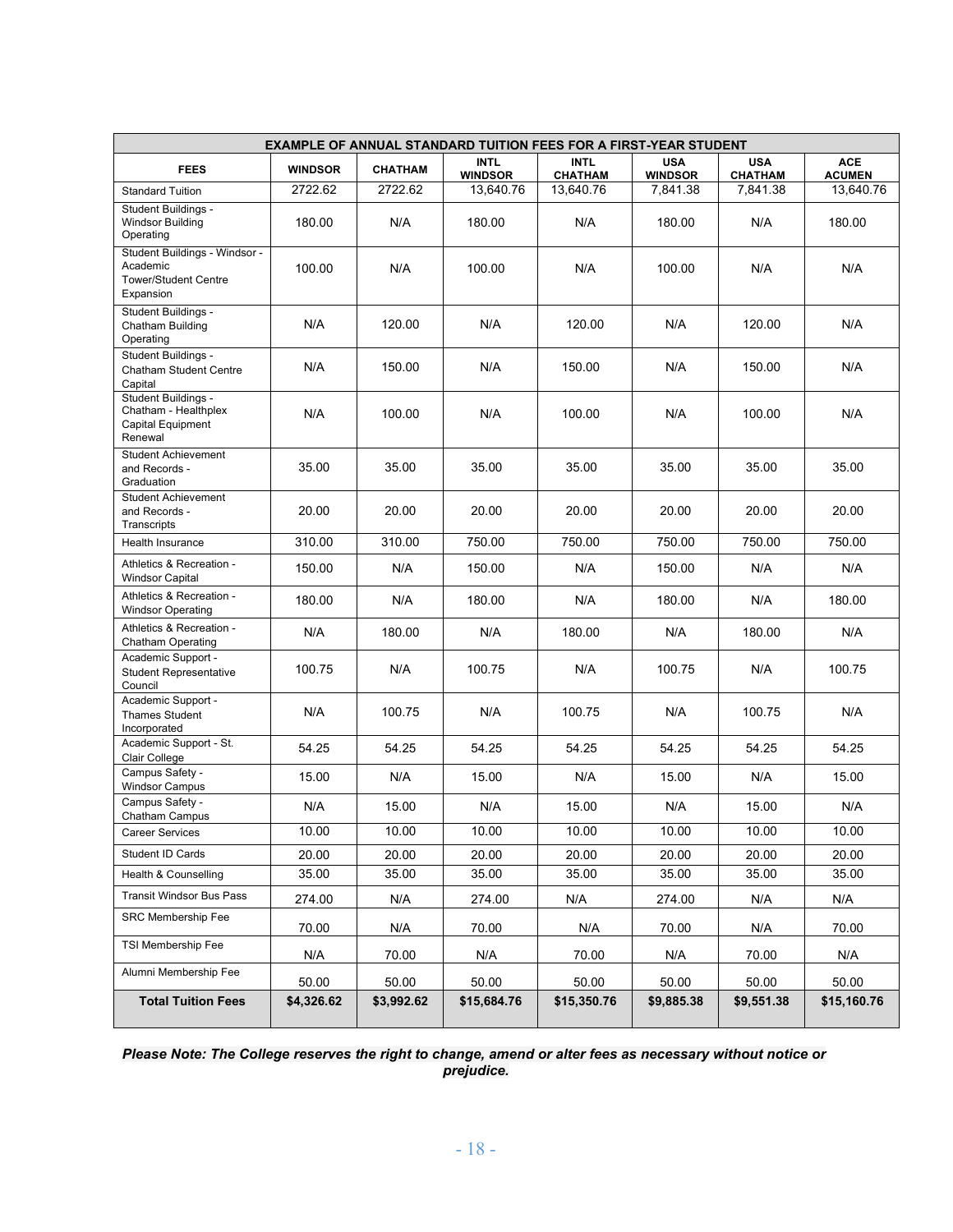# **A P P E N D I X I I**

**HIGH DEMAND PROGRAMS 2022-2023**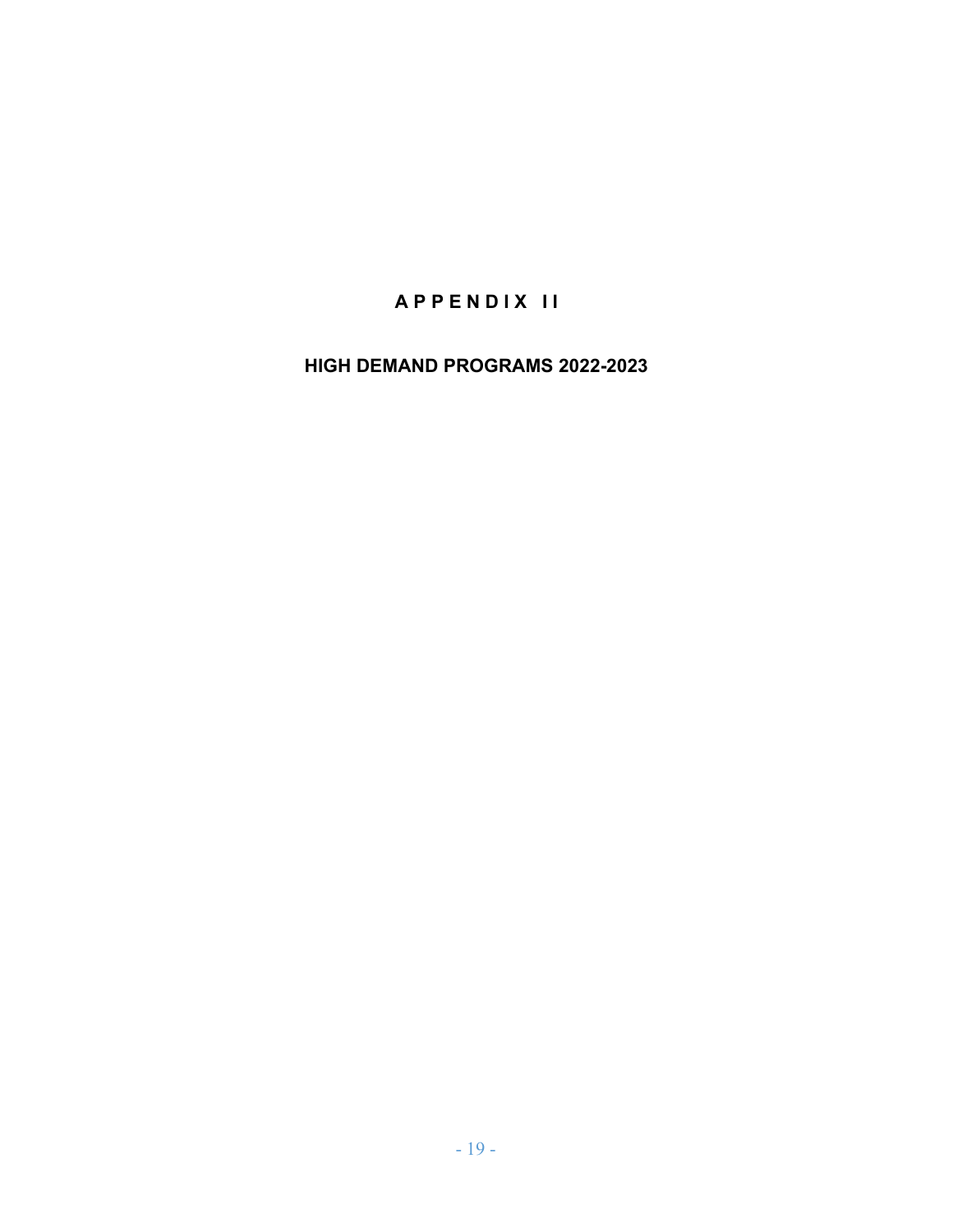# **HIGH DEMAND PROGRAMS 2022-2023**

#### Program Code Program Name

H863/K963 H837 H974 H796 H795

H850/K950 Collaborative Nursing<br>
H800 Dental Hygiene Dental Hygiene Practical Nurse Medical Laboratory Science Cardiovascular Technology Diagnostic Medical Sonography Respiratory Therapy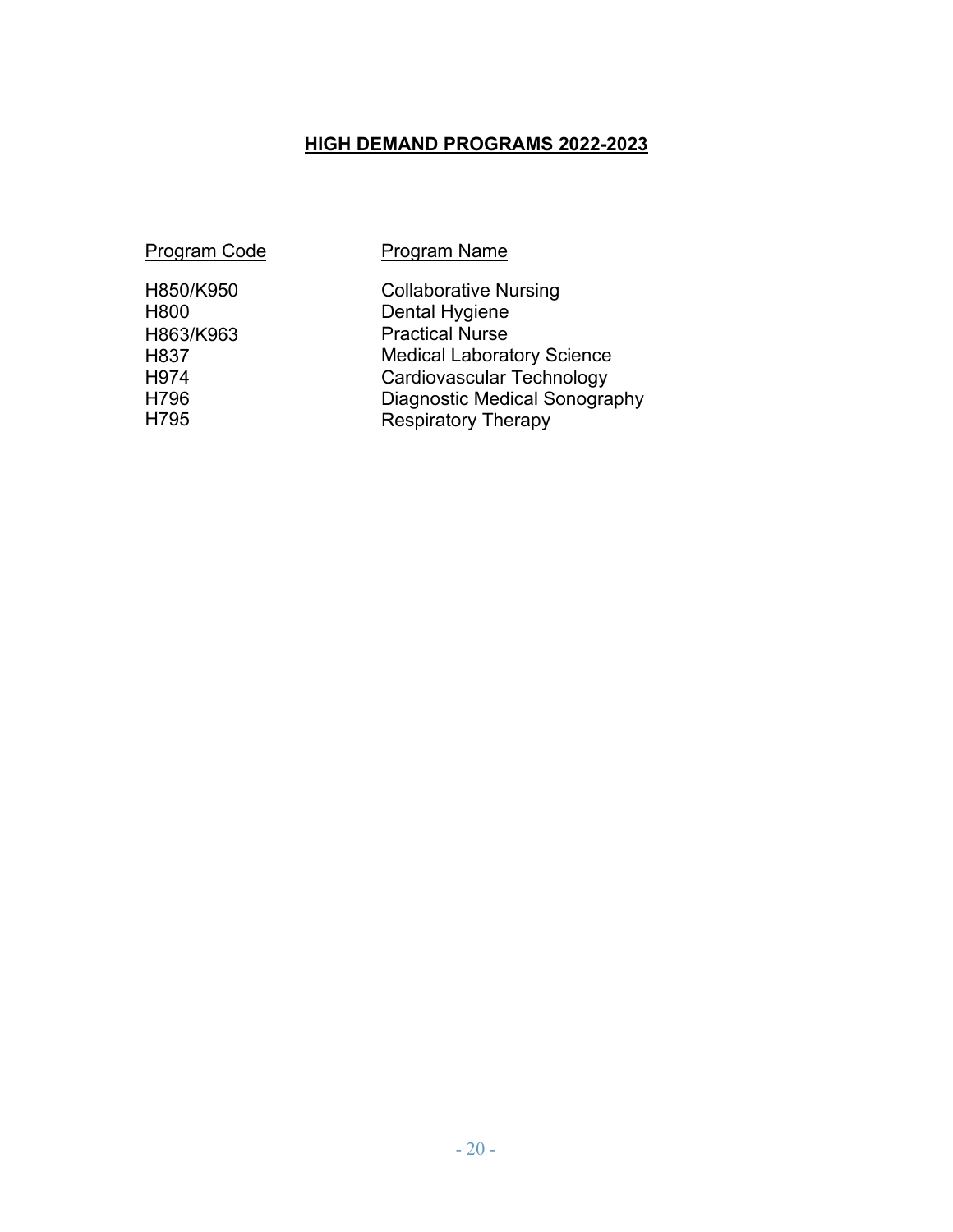# **A P P E N D I X III**

### **MATERIAL FEES**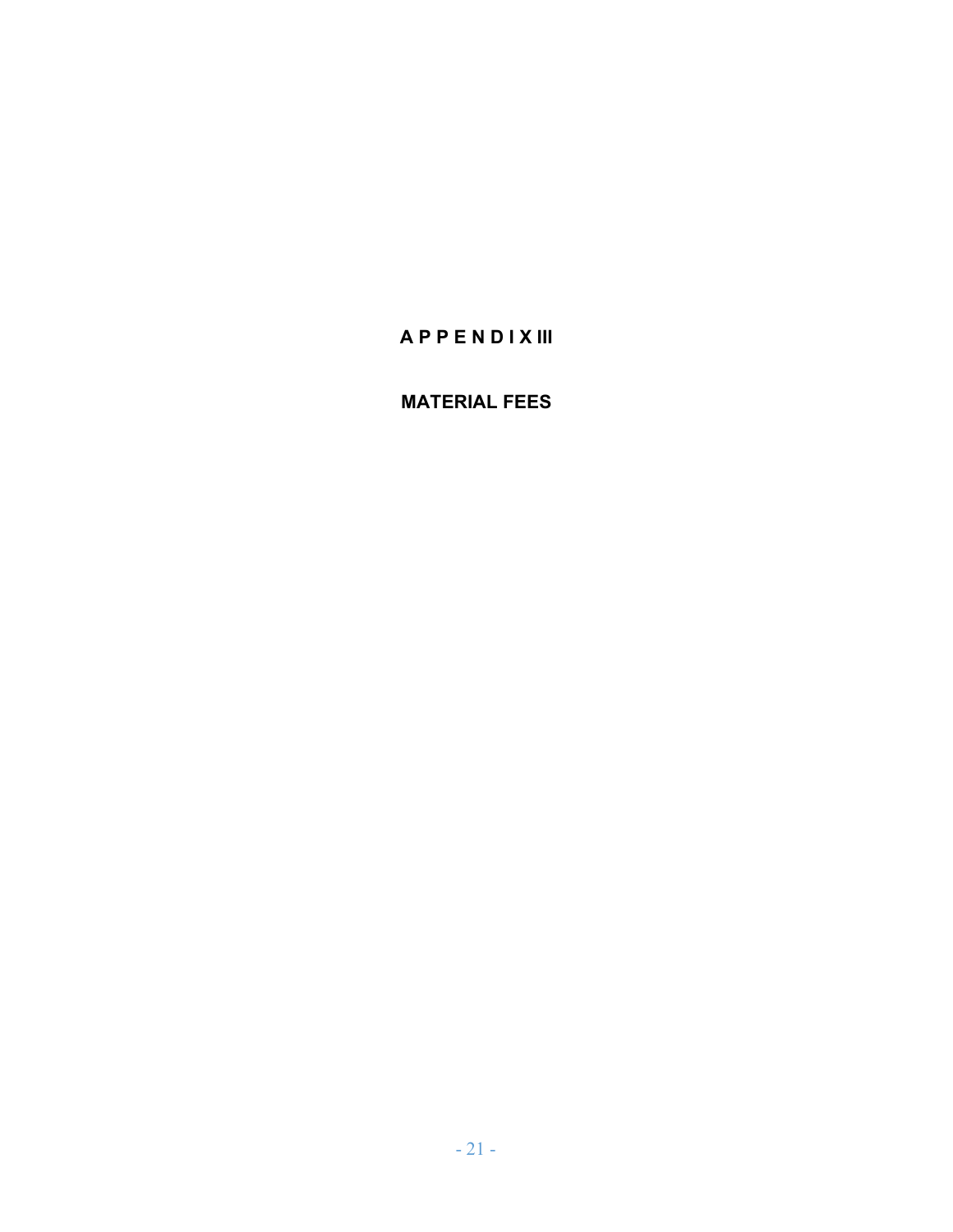### **2022/2023 MATERIAL/KIT FEES**

| Program                            | Amount                         | New/Revised/<br>Remove | <b>Budget Details</b>                                                                                                                                                                                                                                                                                                                                                                                                                                                                                                                                                                                                                                                                                                                                                                                                                                                                                                                                                                                                                                                                                                                                                                                                                                                                                                                                                                                                                                                                                                                |
|------------------------------------|--------------------------------|------------------------|--------------------------------------------------------------------------------------------------------------------------------------------------------------------------------------------------------------------------------------------------------------------------------------------------------------------------------------------------------------------------------------------------------------------------------------------------------------------------------------------------------------------------------------------------------------------------------------------------------------------------------------------------------------------------------------------------------------------------------------------------------------------------------------------------------------------------------------------------------------------------------------------------------------------------------------------------------------------------------------------------------------------------------------------------------------------------------------------------------------------------------------------------------------------------------------------------------------------------------------------------------------------------------------------------------------------------------------------------------------------------------------------------------------------------------------------------------------------------------------------------------------------------------------|
| B877 Fashion<br>Design             | \$375<br>$2nd$ Yr              | Same                   | 2 <sup>nd</sup> year students need these specialized supplies to complete their assignments<br>and projects in semester 3.<br>The 'Tailoring Kit' is needed for students to complete a tailored jacket project in<br>FAS306 in semester 3.<br>It includes essential specialized supplies needed to construct a tailored jacket and<br>meet the learning outcomes. Cost \$175.00.<br>Photo Shoot Kit Fee: As part of the assessments in FAS411 Fashion Marketing<br>and Presentation, the student is required to complete a photo shoot with fashion<br>photographer, models, hair, and make-up stylists. Students receive copies of the<br>photos taken in a digital format to use for their portfolios, branding-social media<br>and websites, media kits, line sheets, look books and marketing materials.<br>Included in our \$200.00 photo shoots, students work with a professional fashion<br>photographer on location at the photographer's studio. Students collaborate with<br>the hair and make-up teams that are headed by industry professionals that work<br>with students and graduates from the SCC Hairstyling and Esthetician programs.<br>The fashion design program can offer the photo shoots at the very reasonable cost<br>of \$200. per student due to the number of shoots that are booked through the<br>program for this project. If a student was to individually pay for a similar set up with<br>a photographer, hair and make-up stylists, the cost would be approximately<br>\$500.00 minimum and up. |
| B877 Fashion<br>Design             | \$659.50<br>1 <sup>st</sup> Yr | Increase               | The Fashion Kit is required for all 1st year students. It includes essential<br>specialized tools need for the industry to complete pattern drafting and sewing<br>construction samples and projects. Students need these essential specialized tools<br>that are not available locally. Students must use quality, industry standard tools to<br>complete the samples and projects to meet their learning outcomes. The cost is<br>\$525<br>J.J. Pizzuto's Fabric Science Swatch Kit - requesting to be included in 1 <sup>st</sup> year<br>tuition.<br>Edition: 11thISBN: 9781628926576 current price in SCC bookstore is \$134.50 +<br>tax                                                                                                                                                                                                                                                                                                                                                                                                                                                                                                                                                                                                                                                                                                                                                                                                                                                                                        |
| T020/T026/T154<br>Arch/Civil/Const | \$275<br>A01                   | Same                   | Hard Hat/Safety Glasses \$20<br>Vests for Surveying \$10(currently share would like to own)<br>Fall Arrest Training (3 Year Certification) \$125<br>CVL 105 Surveying 1 Notes Package \$20<br>Materials for projects \$100                                                                                                                                                                                                                                                                                                                                                                                                                                                                                                                                                                                                                                                                                                                                                                                                                                                                                                                                                                                                                                                                                                                                                                                                                                                                                                           |
| T046<br><b>Construction Mgt</b>    | \$175                          | Increase               | Current fee covers, Hard Hat, safety glasses, Safety vest, and working at Heights<br>training/ certificate for their placements.<br>Looking to add 125 to be able to cover the Working at Heights training by 3rd party.                                                                                                                                                                                                                                                                                                                                                                                                                                                                                                                                                                                                                                                                                                                                                                                                                                                                                                                                                                                                                                                                                                                                                                                                                                                                                                             |
| B904 Sport<br>Management           | \$80<br>1 <sup>st</sup> Yr     | Same                   | <b>High Five (PHCD)</b><br>Requesting the renewal of the 1 <sup>st</sup> year, semester one only, \$80.00 certification fee<br>for PHCD certification (Principles of Healthy Childhood Development) for Sport and<br><b>Recreation Management Students</b><br>Principles of Healthy Childhood Development PHCD, otherwise referred to as High<br>Five                                                                                                                                                                                                                                                                                                                                                                                                                                                                                                                                                                                                                                                                                                                                                                                                                                                                                                                                                                                                                                                                                                                                                                                |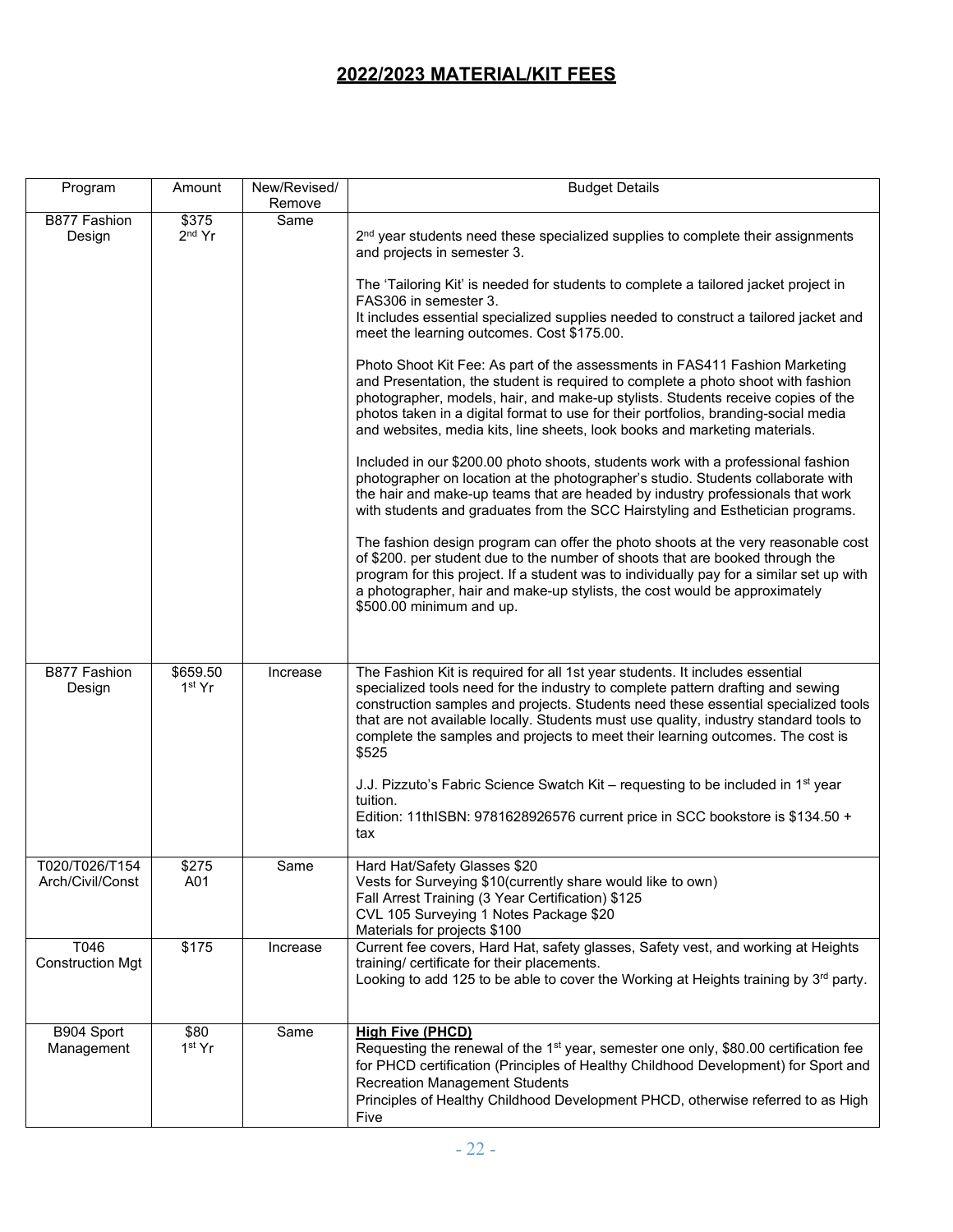|                                                                  |                                                          |                      | <b>What is High Five (PHCD)</b>                                                                                                                                                                                                                                                                                                                                                                              |
|------------------------------------------------------------------|----------------------------------------------------------|----------------------|--------------------------------------------------------------------------------------------------------------------------------------------------------------------------------------------------------------------------------------------------------------------------------------------------------------------------------------------------------------------------------------------------------------|
|                                                                  |                                                          |                      | HIGH FIVE® is Canada's quality standard for children's programs. Before HIGH<br>FIVE, no standard existed and there was a clear need for an innovative approach<br>to help organizations enhance program quality and provide positive experiences<br>for children, which would remain with them for a lifetime.                                                                                              |
|                                                                  |                                                          |                      | HIGH FIVE is Canada's only comprehensive quality standard for children's sport<br>and recreation. Founded in 2001 by Parks and Recreation Ontario (PRO), HIGH<br>FIVE offers a holistic approach to healthy child development, based on years of<br>research, and validated by experts in related fields.                                                                                                    |
|                                                                  |                                                          |                      | HIGH FIVE is a required certification for anyone interested in employment in the<br>recreation industry. The City of Windsor is officially HIGH FIVE Accredited.                                                                                                                                                                                                                                             |
| K766 Powerline                                                   | \$2658<br>A01                                            | Increase             | Supplier costs went up. Breakdown available upon request.                                                                                                                                                                                                                                                                                                                                                    |
| H800 Dental<br>Hygiene Year 1/2                                  | \$3145.21<br>1 <sup>st</sup> Yr<br>\$4245.39<br>$2nd$ Yr | Increase<br>Increase | DH Year I - increase due to the addition of specialized instruments- implant scaler<br>and probe, customs fees increase and IPAC changes to policy for infection control.<br>(Increase number of gowns, masks, and gloves.)<br>DH Year II - increase in customs fee and IPAC changes to policy for infection<br>control. (Increase number of gowns, masks, and gloves.)<br>Breakdown available upon request. |
| <b>T855 Mechanical</b><br>Eng. Tech-<br>Industrial               | \$135<br>1st Yr                                          | Same                 | The Current 1 <sup>st</sup> year cost is \$75<br>With the current issues with the cleanliness of the equipment that is reused<br>between classes, would be beneficial to supply a helmet, gloves, and cotton jacket<br>to the students to have as their own to keep.                                                                                                                                         |
| T867 Mechanical<br>Tech CAD/CAM                                  | \$75/Yr                                                  | Same                 | Expected costs of providing students material for project assessments                                                                                                                                                                                                                                                                                                                                        |
| T867 Mechanical<br>Tech CAD/CAM                                  | \$612<br>A01                                             | Same                 | \$612 - Toolbox (Breakdown available upon request.)<br>It has been deemed very beneficial for students to purchase their own "kit", making<br>them more accountable and marketable for employment, and all tools are deemed<br>necessary for their vocation thereafter.                                                                                                                                      |
|                                                                  |                                                          |                      | Identical type, quality, size, and make of hand tools, measuring tools, and cutting<br>tools is essential for consistent training in the lab                                                                                                                                                                                                                                                                 |
| <b>T929 Electronics</b><br>Eng Tech-<br>Industrial<br>Automation | \$250 1st Yr<br>\$210 2nd Yr<br>\$30 3rd Yr              | Same                 | Breakdown available upon request.                                                                                                                                                                                                                                                                                                                                                                            |
| T941/T940/T942<br>Power Eng Tech                                 | \$175<br>A01                                             | Increase             | Lab PPE requirements. This is a one-time kit which covers T940, T941, T942<br>(A01) and includes the following: Safety Shoes, Safety glasses, Hard Hat, Ear<br>protection on the hard hat, 2 pair of gloves, earpieces for the 2- way radios.                                                                                                                                                                |
| T974 Electro.<br>Eng.Techn-<br>Robotics                          | \$93<br>1st Yr                                           | Same                 | Breakdown available upon request.                                                                                                                                                                                                                                                                                                                                                                            |
| T826 kit fee                                                     | \$35<br>A01                                              | New                  | Cannon project - The fee is to build a small cannon.                                                                                                                                                                                                                                                                                                                                                         |
| <b>B940 Hospitality</b>                                          | \$525<br>A01                                             | Decrease             | 1.FST Basics Certification<br>\$43.50<br>2. Service Excellence Certification<br>\$50.85<br>\$34.95<br>3. Smart Serve Certification<br>5. Uniforms-service<br>\$294.00<br>6. Bartending Tool Kit<br>\$101.70                                                                                                                                                                                                  |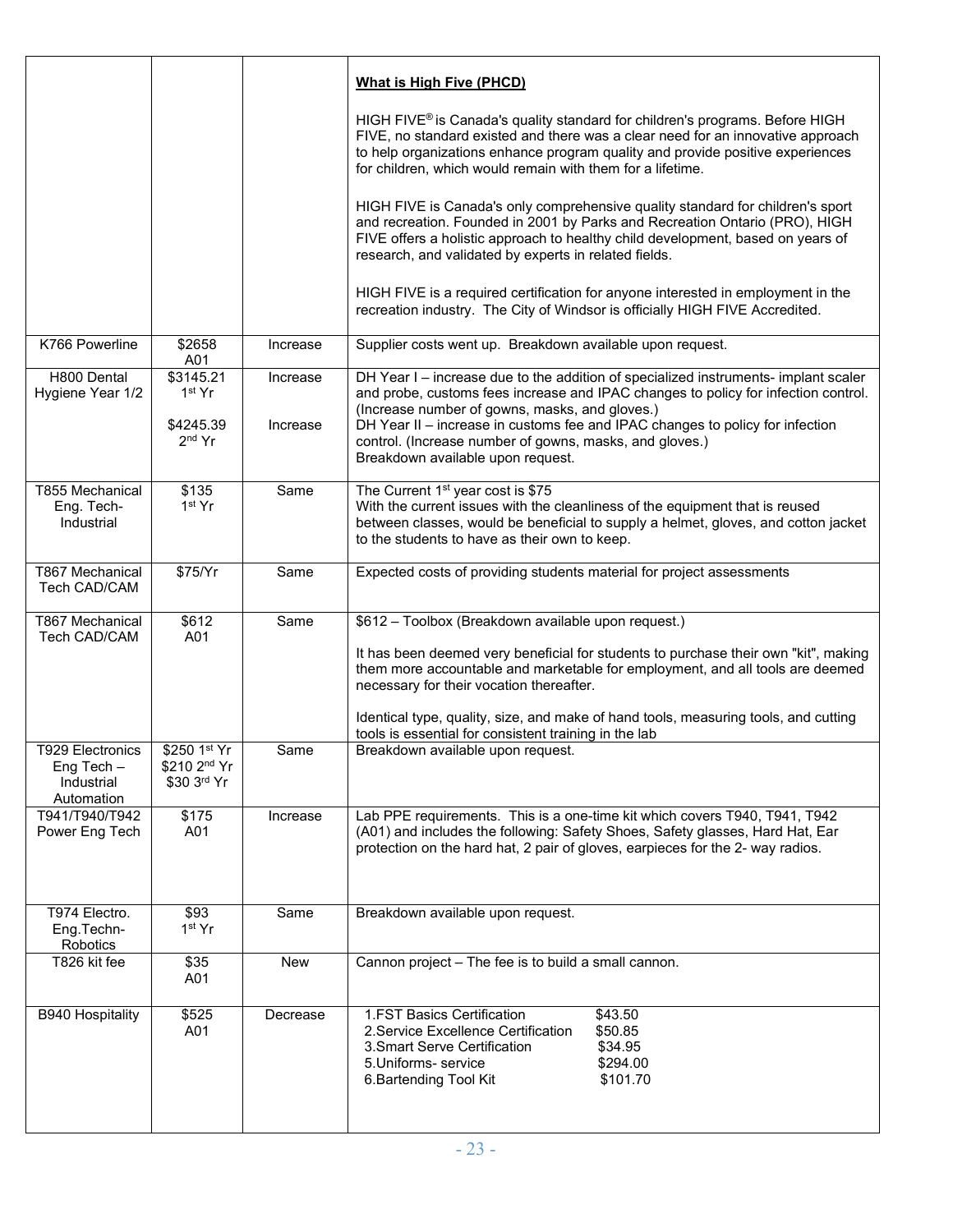| T755 Biomedical<br>Engineering<br>Tech   | \$87.50<br>1 <sup>st</sup> Yr<br>\$278<br>$2nd$ Yr | Increase   | \$87.5 - Year 1 - All existing kits: Electrical components. The price has increased<br>by \$2.50 to reflect inflation of the cost.<br>\$278 - Year 2 - This Year 2 kit allows students to have their own tools, gain a<br>knowledge of basic tools and prepare them for life in the field. The price has<br>increase by \$8 to reflect inflation of the cost.                                                                                                                                                                                                                                                                                                                                                                                                                                                                                                                                                                                                                                        |
|------------------------------------------|----------------------------------------------------|------------|------------------------------------------------------------------------------------------------------------------------------------------------------------------------------------------------------------------------------------------------------------------------------------------------------------------------------------------------------------------------------------------------------------------------------------------------------------------------------------------------------------------------------------------------------------------------------------------------------------------------------------------------------------------------------------------------------------------------------------------------------------------------------------------------------------------------------------------------------------------------------------------------------------------------------------------------------------------------------------------------------|
| H912 Adv.<br>Medical<br><b>Esthetics</b> | \$1450                                             | Same       | Identical fee applicable to the current Esthetician program. The fee will be<br>reevaluated before the proposed launch of the program for cost saving and<br>duplication if a student is entering the program after completing the SCC<br>Esthetician program.                                                                                                                                                                                                                                                                                                                                                                                                                                                                                                                                                                                                                                                                                                                                       |
| H795<br>Respiratory<br>Therapy           | \$59.95<br>1 <sup>st</sup> Yr                      | Increase   | There has been a significant increase in cost for supplies to create the kit.<br>All items have been searched for best price on a routine basis.<br>Kit is necessary for students to enhance hands-on learning with basic<br>respiratory therapy devices and to allow for their use by the student to whom the<br>kit belongs. Equipment that would normally be disposed after one use can be<br>used repeatedly (in lab and at home for practice) because only one person is<br>using it. This reduces cost and maintains infection prevention and control.                                                                                                                                                                                                                                                                                                                                                                                                                                         |
| H795<br>Respiratory<br>Therapy           | \$59.95<br>3rd Yr                                  | <b>New</b> | Comp Tracker Service<br>Web based software for recording of clinical competencies.<br>Required for Semesters 5 and 6.<br>These reports are available to students post-graduation.<br>For clinical competencies, efficient recording, reviewing, and assessing completed<br>1.<br>competencies<br>Web based software accessible to the student, preceptors, and faculty at any time<br>2.<br>Reporting for Accreditation is made easier with many more comprehensive<br>3.<br>reports.<br>No paper is required and makes for efficient reporting from preceptors.<br>4.<br>No accessing Blackboard or problems with logging in or password expiring.<br>5.<br>Much more secure for student records.<br>6.<br>Students can access their results at any time in the future and download completed<br>7.<br>competencies for future reference.<br>Can monitor students with real time updates and reporting.<br>8.<br>9.<br>Apple or Android devices compatible<br>10. Support provided 24 hours per day |
| H796 Diagnostic<br>Med Sonography        | \$169.00<br>1 <sup>st</sup> Yr                     | Same       | Ergonomics Kit \$124<br>The kit includes all the following items:<br>• Exercise Poster<br>• Exercise Tubing<br>• Pocket Exercise Cards<br>• Hand Strengthening Putty<br>• Cable Brace<br><b>Total \$124.00</b>                                                                                                                                                                                                                                                                                                                                                                                                                                                                                                                                                                                                                                                                                                                                                                                       |
| H797 Cardiac<br>Sonography               | \$149<br>1 <sup>st</sup> Yr                        | <b>New</b> | Ergonomics Kit \$124<br>The kit includes all the following items:<br>• Exercise Poster<br>• Exercise Tubing<br>• Pocket Exercise Cards<br>• Hand Strengthening Putty<br>• Cable Brace<br><b>Total \$124.00</b>                                                                                                                                                                                                                                                                                                                                                                                                                                                                                                                                                                                                                                                                                                                                                                                       |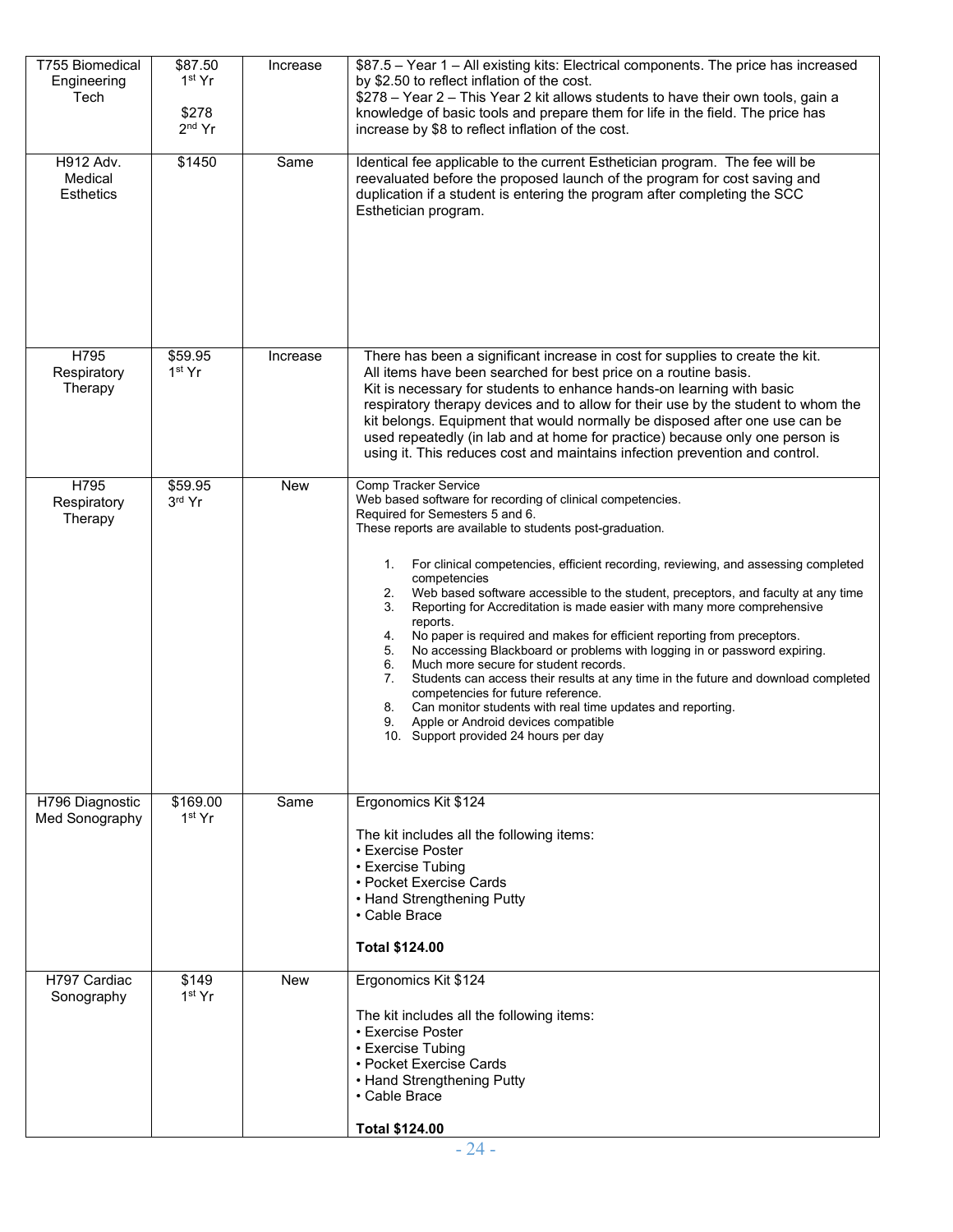| K893 OTA/PTA                          | \$45<br>per Year                          | Increase                        | Gentle Persuasive Approach (GPA) course fee and certificate<br>Goniometer for joint measurement.<br>Education on handling of clients with dementia<br>Joint ROM measurement.                                                                                                                                                                                                                                                                                                                                                                                                                                                                                                                                                                                                                                                                                                                                                                                                                                     |
|---------------------------------------|-------------------------------------------|---------------------------------|------------------------------------------------------------------------------------------------------------------------------------------------------------------------------------------------------------------------------------------------------------------------------------------------------------------------------------------------------------------------------------------------------------------------------------------------------------------------------------------------------------------------------------------------------------------------------------------------------------------------------------------------------------------------------------------------------------------------------------------------------------------------------------------------------------------------------------------------------------------------------------------------------------------------------------------------------------------------------------------------------------------|
|                                       |                                           |                                 |                                                                                                                                                                                                                                                                                                                                                                                                                                                                                                                                                                                                                                                                                                                                                                                                                                                                                                                                                                                                                  |
| H258 Vet Tech                         | \$12.43<br>A01<br>\$92.98<br>A02          | Same<br>A01/A02<br>Increase A04 | 1 <sup>st</sup> semester - Goggles - \$2.26, Name tags - \$10.17<br>2 <sup>nd</sup> semester - Stethoscope - \$91.28, Bandage scissors- \$1.70<br>4 <sup>th</sup> semester - Hesi exam - \$64.41 USD                                                                                                                                                                                                                                                                                                                                                                                                                                                                                                                                                                                                                                                                                                                                                                                                             |
|                                       | \$64.41<br>A04<br>Hesi Exam               |                                 | Total = $$169.82$                                                                                                                                                                                                                                                                                                                                                                                                                                                                                                                                                                                                                                                                                                                                                                                                                                                                                                                                                                                                |
| H915 Dental<br>Assisting              | \$2693.04<br>1 <sup>st</sup> Yr           | Increase                        | Breakdown available upon request.                                                                                                                                                                                                                                                                                                                                                                                                                                                                                                                                                                                                                                                                                                                                                                                                                                                                                                                                                                                |
| T914 Hair Styling                     | $\overline{$}1265$ Kit<br>\$90 Mat<br>Fee | Increase<br>Same                | Student Kit \$1265 - The kit comes with all the equipment needed to complete the<br>1 <sup>st</sup> year fast track program and to get started in industry. It comes with 4 manikin<br>heads which are used to teach our students many haircuts, color, and chemical<br>services prior to live models. All kit items are used weekly in the classroom.<br>Breakdown available upon request.                                                                                                                                                                                                                                                                                                                                                                                                                                                                                                                                                                                                                      |
|                                       |                                           |                                 | Material fee \$90.00 - Students can have their hair colored in the lab monthly at no<br>additional cost to them.                                                                                                                                                                                                                                                                                                                                                                                                                                                                                                                                                                                                                                                                                                                                                                                                                                                                                                 |
| T167 Motive<br>Power                  | \$535<br>A01                              | Increase                        | Kits provided allow a good start to tooling required in the field to get started within<br>the job requirements                                                                                                                                                                                                                                                                                                                                                                                                                                                                                                                                                                                                                                                                                                                                                                                                                                                                                                  |
| T947/K231<br>Electrical<br>Techniques | \$575<br>A01                              | Same                            | See spreadsheet for breakdown<br>This fee is for basic hand tools and meters that a student would be required to<br>have when starting on the job with an Electrical Employer. These tools are also<br>used in the lab throughout the semester. All the tools are of very high quality and<br>therefore when the student first arrives on the jobsite, they can be confident that<br>they have the proper tools to get started in the trade.                                                                                                                                                                                                                                                                                                                                                                                                                                                                                                                                                                     |
| T949 Welding<br>Techniques            | \$315<br>A01 kit                          | Increase                        | Breakdown available upon request.                                                                                                                                                                                                                                                                                                                                                                                                                                                                                                                                                                                                                                                                                                                                                                                                                                                                                                                                                                                |
|                                       | \$100 mat<br>fee                          | Same                            | Material fee offsets costs associated with weld projects, i.e., jack stands.                                                                                                                                                                                                                                                                                                                                                                                                                                                                                                                                                                                                                                                                                                                                                                                                                                                                                                                                     |
| H299 Med Lab<br>Technician            | \$55<br>A03                               | <b>New</b>                      | <b>Comp Tracker Service</b><br>Web based software for recording of clinical competencies for 3rd semester<br>placements.<br>These reports are available to students post-graduation.<br>For clinical competencies, efficient recording, reviewing, and assessing completed<br>$1_{\cdot}$<br>competencies<br>Web based software accessible to the student, preceptors, and faculty at any time<br>2.<br>Reporting for Accreditation is made easier with many more comprehensive<br>3.<br>reports.<br>No paper is required and makes for efficient reporting from preceptors.<br>4.<br>No accessing Blackboard or problems with logging in or password expiring.<br>5.<br>Much more secure for student records.<br>6.<br>Students can access their results at any time in the future and download completed<br>7.<br>competencies for future reference.<br>Can monitor students with real time updates and reporting.<br>8.<br>Apple or Android devices compatible<br>9.<br>10. Support provided 24 hours per day |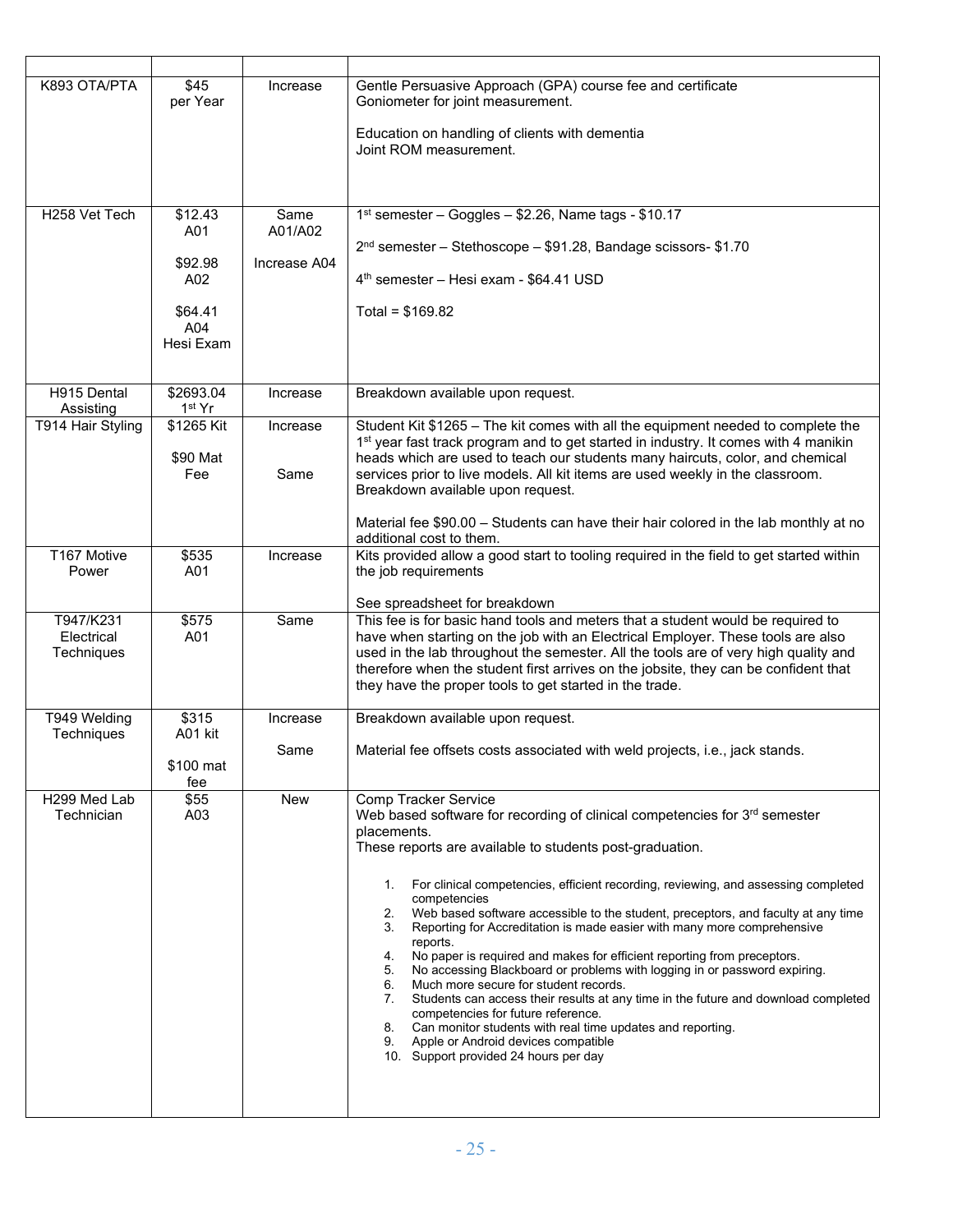| H837 Med Lab<br>Science               | \$110<br>3rd Yr         | <b>New</b> | <b>Comp Tracker Service</b><br>Web based software for recording of clinical competencies for 5 <sup>th</sup> and 6 <sup>th</sup> semester<br>placements.<br>These reports are available to students post-graduation.<br>For clinical competencies, efficient recording, reviewing, and assessing completed<br>1.<br>competencies<br>Web based software accessible to the student, preceptors, and faculty at any time<br>2.<br>Reporting for Accreditation is made easier with many more comprehensive<br>3.<br>reports.<br>No paper is required and makes for efficient reporting from preceptors.<br>4.<br>No accessing Blackboard or problems with logging in or password expiring.<br>5.<br>Much more secure for student records.<br>6.<br>Students can access their results at any time in the future and download completed<br>7.<br>competencies for future reference.<br>Can monitor students with real time updates and reporting.<br>8.<br>Apple or Android devices compatible<br>9.<br>10. Support provided 24 hours per day |
|---------------------------------------|-------------------------|------------|-----------------------------------------------------------------------------------------------------------------------------------------------------------------------------------------------------------------------------------------------------------------------------------------------------------------------------------------------------------------------------------------------------------------------------------------------------------------------------------------------------------------------------------------------------------------------------------------------------------------------------------------------------------------------------------------------------------------------------------------------------------------------------------------------------------------------------------------------------------------------------------------------------------------------------------------------------------------------------------------------------------------------------------------|
| H812 Pharmacy<br>Technician           | \$55<br>A04 & A06       | <b>New</b> | Comp Tracker Service<br>Web based software for recording of clinical competencies.<br>These reports are available to students post-graduation.<br>For clinical competencies, efficient recording, reviewing, and assessing completed<br>1.<br>competencies<br>Web based software accessible to the student, preceptors, and faculty at any time<br>2.<br>Reporting for Accreditation is made easier with many more comprehensive<br>3.<br>reports.<br>No paper is required and makes for efficient reporting from preceptors.<br>4.<br>No accessing Blackboard or problems with logging in or password expiring.<br>5.<br>6.<br>Much more secure for student records.<br>7.<br>Students can access their results at any time in the future and download completed<br>competencies for future reference.<br>8.<br>Can monitor students with real time updates and reporting.<br>9.<br>Apple or Android devices compatible<br>10. Support provided 24 hours per day                                                                       |
| H840/K940<br>Paramedic                | \$110 per<br>Year       | <b>New</b> | Comp Tracker Service<br>Web based software for recording of clinical competencies.<br>Required for Year I and Year II students (4 semesters).<br>These reports are available to students post-graduation.<br>For clinical competencies, efficient recording, reviewing, and assessing completed<br>1.<br>competencies<br>Web based software accessible to the student, preceptors, and faculty at any time<br>2.<br>Reporting for Accreditation is made easier with many more comprehensive<br>3.<br>reports.<br>No paper is required and makes for efficient reporting from preceptors.<br>4.<br>5.<br>No accessing Blackboard or problems with logging in or password expiring.<br>Much more secure for student records.<br>6.<br>7.<br>Students can access their results at any time in the future and download completed<br>competencies for future reference.<br>Can monitor students with real time updates and reporting.<br>8.<br>Apple or Android devices compatible<br>9.<br>10. Support provided 24 hours per day            |
| H863/K963<br><b>Practical Nursing</b> | \$610.90<br>A01<br>\$99 | Same       | Elsevier Clinical Learning Suite (CLS) and 3 e-texts I also need to increase the<br>basic kit fee by \$10 due to increased costs. The Elsevier CLS and 4 e-texts come<br>to \$511.90 plus \$99 for material kits each semester (inclusive of A01 to A05).                                                                                                                                                                                                                                                                                                                                                                                                                                                                                                                                                                                                                                                                                                                                                                               |
| H850/K950/K963                        | per Term<br>\$74        | Same       | The cost of the kits is approximately \$74 per student per year. This fee offsets the                                                                                                                                                                                                                                                                                                                                                                                                                                                                                                                                                                                                                                                                                                                                                                                                                                                                                                                                                   |
|                                       | per Year                |            | budget for material kit fees.                                                                                                                                                                                                                                                                                                                                                                                                                                                                                                                                                                                                                                                                                                                                                                                                                                                                                                                                                                                                           |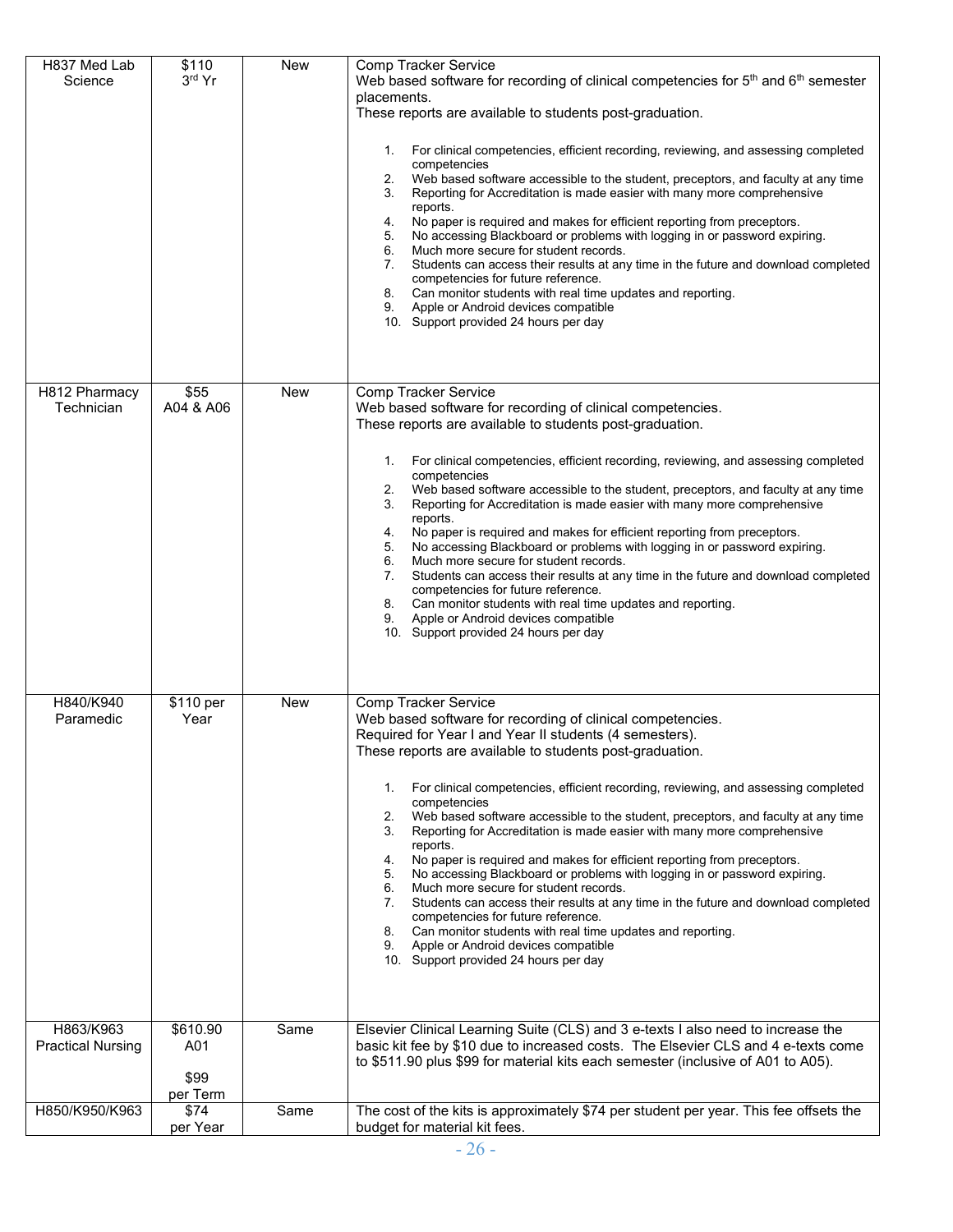| H854/K954                                           |                                        |                          |                                                                                                                                                                                                                                                                                                                                                                                                                                                                                                                                                                                                                                                                                                                                                                                                                                                                                                                                                                                                                                                                                                                                                                                                                                                                                                        |
|-----------------------------------------------------|----------------------------------------|--------------------------|--------------------------------------------------------------------------------------------------------------------------------------------------------------------------------------------------------------------------------------------------------------------------------------------------------------------------------------------------------------------------------------------------------------------------------------------------------------------------------------------------------------------------------------------------------------------------------------------------------------------------------------------------------------------------------------------------------------------------------------------------------------------------------------------------------------------------------------------------------------------------------------------------------------------------------------------------------------------------------------------------------------------------------------------------------------------------------------------------------------------------------------------------------------------------------------------------------------------------------------------------------------------------------------------------------|
| <b>Collab Nursing</b>                               |                                        |                          |                                                                                                                                                                                                                                                                                                                                                                                                                                                                                                                                                                                                                                                                                                                                                                                                                                                                                                                                                                                                                                                                                                                                                                                                                                                                                                        |
| RN Chatham                                          |                                        |                          |                                                                                                                                                                                                                                                                                                                                                                                                                                                                                                                                                                                                                                                                                                                                                                                                                                                                                                                                                                                                                                                                                                                                                                                                                                                                                                        |
| B999/M999<br><b>International Bus</b><br>Management | \$500 A01<br>\$791 A03<br>\$35 A04     | Same<br>Increase<br>Same | AAL 1 -All FT students in this program are assessed a \$500 exam fee. This exam<br>fee is required by the Forum for International Trade Training (FITT) for designation<br>as a Certified International Trade Professional (CIPT). This is prepaying the exam<br>fee for the students. The students still must write the exam with FITT.<br>AAL3 – The Canadian International Freight Forwarders Association (CIFFA) has<br>revised their contract with the College. This new fee structure requires payment of<br>\$2000 per year per campus for the license fee and an additional \$700 plus HST<br>per student. In addition to the \$2000 per year per campus for the CIFFA license<br>fee, the College will also be required to pay \$791 per student. This student price<br>includes e-textbooks for the 4 CIFFA courses, online exams administered for all 4<br>CIFFA courses, access to online lessons for the International Transportation &<br>Trade and the Essentials of Freight Forwarding courses and make up exams at no<br>charge for those achieving 60%+. Students also receive connections with CIFFA<br>members for potential job placements, access to career days, and CIFFA e-<br>certificates.<br>AAL 4 - IBM2000 requires use of the Descartes Import/Export Software. Cost of |
|                                                     |                                        |                          | this this software license to the College is \$35 per student.                                                                                                                                                                                                                                                                                                                                                                                                                                                                                                                                                                                                                                                                                                                                                                                                                                                                                                                                                                                                                                                                                                                                                                                                                                         |
| B009/B012<br><b>Business</b><br>Marketing           | \$56.50 A04                            | New                      | MRK419 uses Simple Survey, a Canadian company that provides an online<br>marketing research web application that allows users to build and administer<br>surveys, as well as create reports and analyze data. The price includes: 1 Soho<br>Plan with simple survey/ 1 enterprise plan with simple survey for instructor of MRK<br>419 for 1 year.<br>The subscription to a new web-based marketing research platform is essential for<br>MRK419. This software ensures that we ae teaching students current marketing<br>research methodologies I the classroom. Through Simple Survey, students can<br>create and administer surveys, enter data, and create reports to analyze the data<br>and turn it into actionable marketing insights.                                                                                                                                                                                                                                                                                                                                                                                                                                                                                                                                                          |
| B831 Culinary                                       | \$573.45                               | Increase in              | \$500 for food products needed in lab. \$874 for kit and uniform see                                                                                                                                                                                                                                                                                                                                                                                                                                                                                                                                                                                                                                                                                                                                                                                                                                                                                                                                                                                                                                                                                                                                                                                                                                   |
| Management                                          | Material                               | Materials                | Adding FST Basics Certification \$38.50 and Smart Service Certification \$34.95                                                                                                                                                                                                                                                                                                                                                                                                                                                                                                                                                                                                                                                                                                                                                                                                                                                                                                                                                                                                                                                                                                                                                                                                                        |
|                                                     | \$874 Kit                              | Decrease in<br>kit       |                                                                                                                                                                                                                                                                                                                                                                                                                                                                                                                                                                                                                                                                                                                                                                                                                                                                                                                                                                                                                                                                                                                                                                                                                                                                                                        |
| T866 Horticulture                                   | \$400 Kit                              | Decrease                 | Kits provided allows a good start to tooling required in the field to get started within                                                                                                                                                                                                                                                                                                                                                                                                                                                                                                                                                                                                                                                                                                                                                                                                                                                                                                                                                                                                                                                                                                                                                                                                               |
|                                                     | \$40.50 Mat<br>A01                     | Same                     | the job requirements, material allows the students to plant products/feed, grow<br>plants and take it home upon completion<br>Breakdown available upon request.                                                                                                                                                                                                                                                                                                                                                                                                                                                                                                                                                                                                                                                                                                                                                                                                                                                                                                                                                                                                                                                                                                                                        |
| T805                                                | $\overline{$}200$ per                  | Same                     | \$200.00 per year material fee to cover the cost of materials that students will retain                                                                                                                                                                                                                                                                                                                                                                                                                                                                                                                                                                                                                                                                                                                                                                                                                                                                                                                                                                                                                                                                                                                                                                                                                |
| Woodworking                                         | Year Mat<br>Fee                        |                          | (i.e., projects).                                                                                                                                                                                                                                                                                                                                                                                                                                                                                                                                                                                                                                                                                                                                                                                                                                                                                                                                                                                                                                                                                                                                                                                                                                                                                      |
| <b>B912 Esthetician</b>                             | \$1730 Kit<br>\$135<br>Material<br>Fee | Increase                 | Breakdown available upon request.                                                                                                                                                                                                                                                                                                                                                                                                                                                                                                                                                                                                                                                                                                                                                                                                                                                                                                                                                                                                                                                                                                                                                                                                                                                                      |
| T876 Pre-<br>Service Fire                           | \$1279 Kit<br>fee                      | Decrease                 | Kit fee is currently \$1100. Students need certified fire helmet \$380, boots \$140, 2-<br>gloves \$210, safety glasses \$5, hearing protection and hood \$28. For their uniform<br>they need safety shoes \$90, 2-pants \$120, 3- tee shirts \$33, collared shirt \$49,                                                                                                                                                                                                                                                                                                                                                                                                                                                                                                                                                                                                                                                                                                                                                                                                                                                                                                                                                                                                                               |
| T965 Carpentry                                      | \$100 Kit<br>fee                       | New                      | sweatshirt \$70 and belt \$7. This brings the total to approx. \$1279 with tax.<br>Fee covers material costs for cabinet, Mirror frame the students make and can take<br>home.                                                                                                                                                                                                                                                                                                                                                                                                                                                                                                                                                                                                                                                                                                                                                                                                                                                                                                                                                                                                                                                                                                                         |
| T954 Plumbing                                       | \$475 Kit<br>fee                       | Increase                 | Kit fee covers a complete tote with tools for the trade. A great starter-kit.                                                                                                                                                                                                                                                                                                                                                                                                                                                                                                                                                                                                                                                                                                                                                                                                                                                                                                                                                                                                                                                                                                                                                                                                                          |
| T207 HRAC                                           | \$620.00 Kit                           | Same                     | Breakdown available upon request.                                                                                                                                                                                                                                                                                                                                                                                                                                                                                                                                                                                                                                                                                                                                                                                                                                                                                                                                                                                                                                                                                                                                                                                                                                                                      |
| T836 Chemical                                       | \$200.00                               | Same                     | Refundable fee of \$200.00 per year for glassware utilized for experiments, less                                                                                                                                                                                                                                                                                                                                                                                                                                                                                                                                                                                                                                                                                                                                                                                                                                                                                                                                                                                                                                                                                                                                                                                                                       |
| Laboratory Tech                                     | per Year                               |                          | deductions based upon glassware loss and breakage.                                                                                                                                                                                                                                                                                                                                                                                                                                                                                                                                                                                                                                                                                                                                                                                                                                                                                                                                                                                                                                                                                                                                                                                                                                                     |
| K788 Elect. Eng.                                    | \$200                                  | Same                     | Provide a set of Philips and cabinet tip slotted screwdrivers and terminal block                                                                                                                                                                                                                                                                                                                                                                                                                                                                                                                                                                                                                                                                                                                                                                                                                                                                                                                                                                                                                                                                                                                                                                                                                       |
| Tech                                                | 1 <sup>st</sup> Yr                     |                          | screwdrivers and wire cutter/ strippers and pliers. Also require a keyed padlock                                                                                                                                                                                                                                                                                                                                                                                                                                                                                                                                                                                                                                                                                                                                                                                                                                                                                                                                                                                                                                                                                                                                                                                                                       |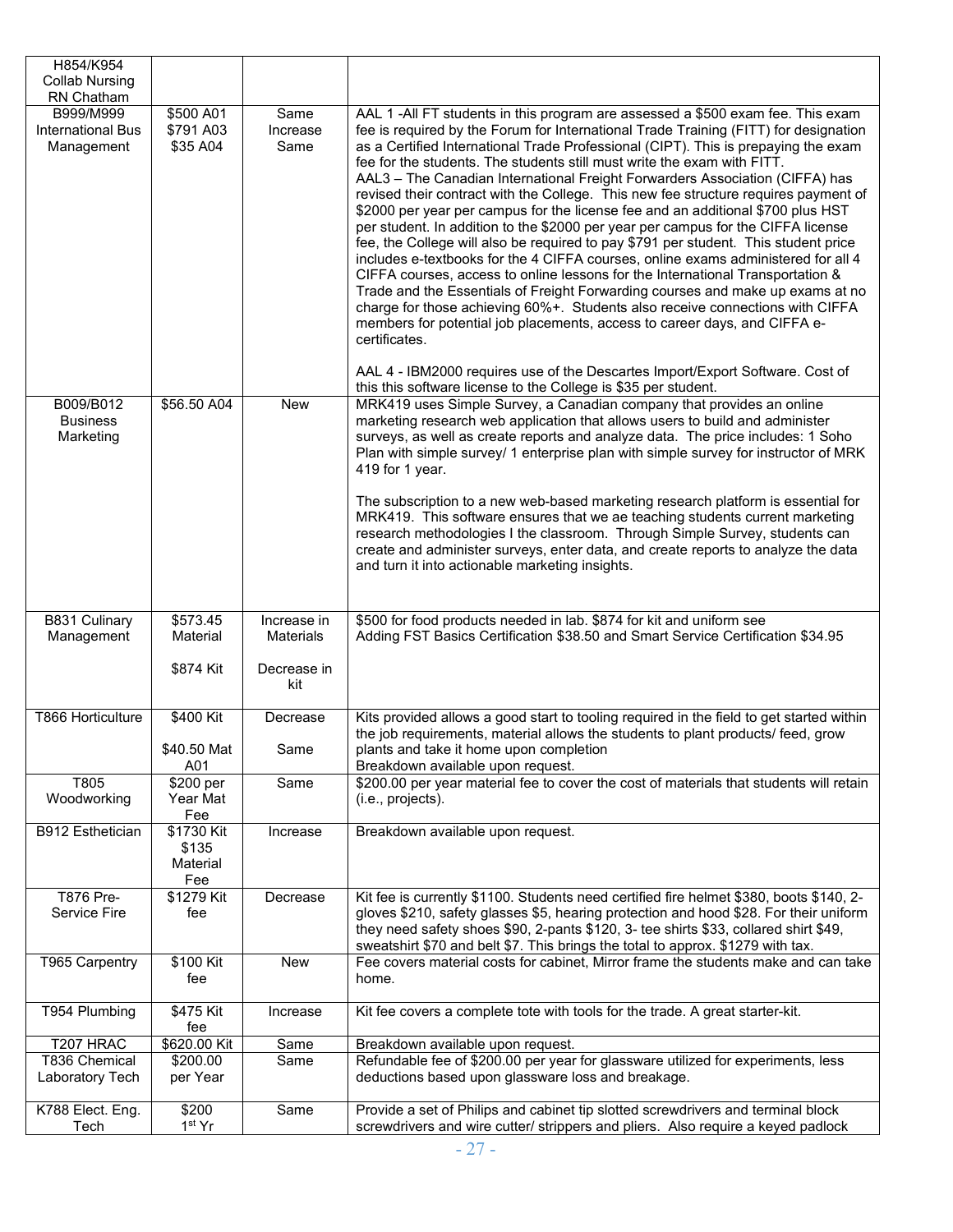|                               |                                              |            | and a small tool bag or pouch to store the tools and lock in. This can be provided<br>at a cost of \$200, student would be responsible to store tools and would keep tools<br>upon leaving the program.                                                                                                                                                                                                 |
|-------------------------------|----------------------------------------------|------------|---------------------------------------------------------------------------------------------------------------------------------------------------------------------------------------------------------------------------------------------------------------------------------------------------------------------------------------------------------------------------------------------------------|
| <b>B992 CYC</b>               | \$45.20<br>per Year                          | <b>New</b> | Membership is \$45.20 per year. As a condition of program accreditation, the<br>students gain access to eBooks and the professional journal (Relational Journal of<br>Child and Youth Care).                                                                                                                                                                                                            |
|                               |                                              |            | Student membership is available to students who are registered in an accredited<br>Child and Youth Care diploma or degree program. Student memberships are valid<br>only while the member is enrolled in their program. Upon graduation, student<br>members would apply to Full Professional Certified Membership. This level of<br>Student Membership will not be entitled to vote at member meetings. |
| 429A Gen<br>Machinist         | \$55 A01<br>\$305 A02<br>\$175 A03           | Same       | Material fees cover the projects that they Machine and build which they take home<br>at the end if so desired. Fee supplies monies for the materials to build the project<br>that they can take home should they desire to do so.                                                                                                                                                                       |
| 431A Mold<br>Maker            | \$55 A01<br>\$276 A02<br>\$250 A03           | Same       | Material fees cover the projects that they Machine and build which they take home<br>at the end if so desired. Fee supplies monies for the materials to build the project<br>that they can take home should they desire to do so.                                                                                                                                                                       |
| 403A Carpentry                | \$50                                         | <b>New</b> | Kit fee would cover the material costs used to build the students project/ projects<br>that they can take home when complete if desired to do so (i.e., small doghouse).                                                                                                                                                                                                                                |
| T971 Pre-App<br>CNC-IMM       | \$560<br>\$50 Mat fee                        | Decrease   | The bulk of these tools are usually purchased through the same supplier, as there<br>are limited people to purchase them from at a reasonable value. The basic tools for<br>the start-up are purchased to allow the student a decent start in the working world.                                                                                                                                        |
| T797 Pre-App<br>CNC-PMC       | $\overline{$}635$ Kit<br>fee<br>\$27 Mat fee | Increase   | Tool kit purchased for the class. Breakdown available upon request.                                                                                                                                                                                                                                                                                                                                     |
| T804 Pre-App<br>Truck & Coach | \$850                                        | <b>New</b> | Tool kit purchased for the class. Breakdown available upon request.                                                                                                                                                                                                                                                                                                                                     |
| 430A Tool & Die<br>Maker      | \$55 A01<br>\$130 A02<br>\$150 A03           | Same       | Material fees cover the projects that they Machine and build which they take home<br>at the end if so desired.                                                                                                                                                                                                                                                                                          |
| 332A Hairstylist              | \$20<br>A01/A02                              | Same       | Material fee offsets costs associated with hair colors used by students monthly.                                                                                                                                                                                                                                                                                                                        |
| 415A Cook                     | \$250<br>A01/A02                             | Same       |                                                                                                                                                                                                                                                                                                                                                                                                         |

*Please Note: The College reserves the right to change, amend or alter fees as necessary without notice or prejudice.*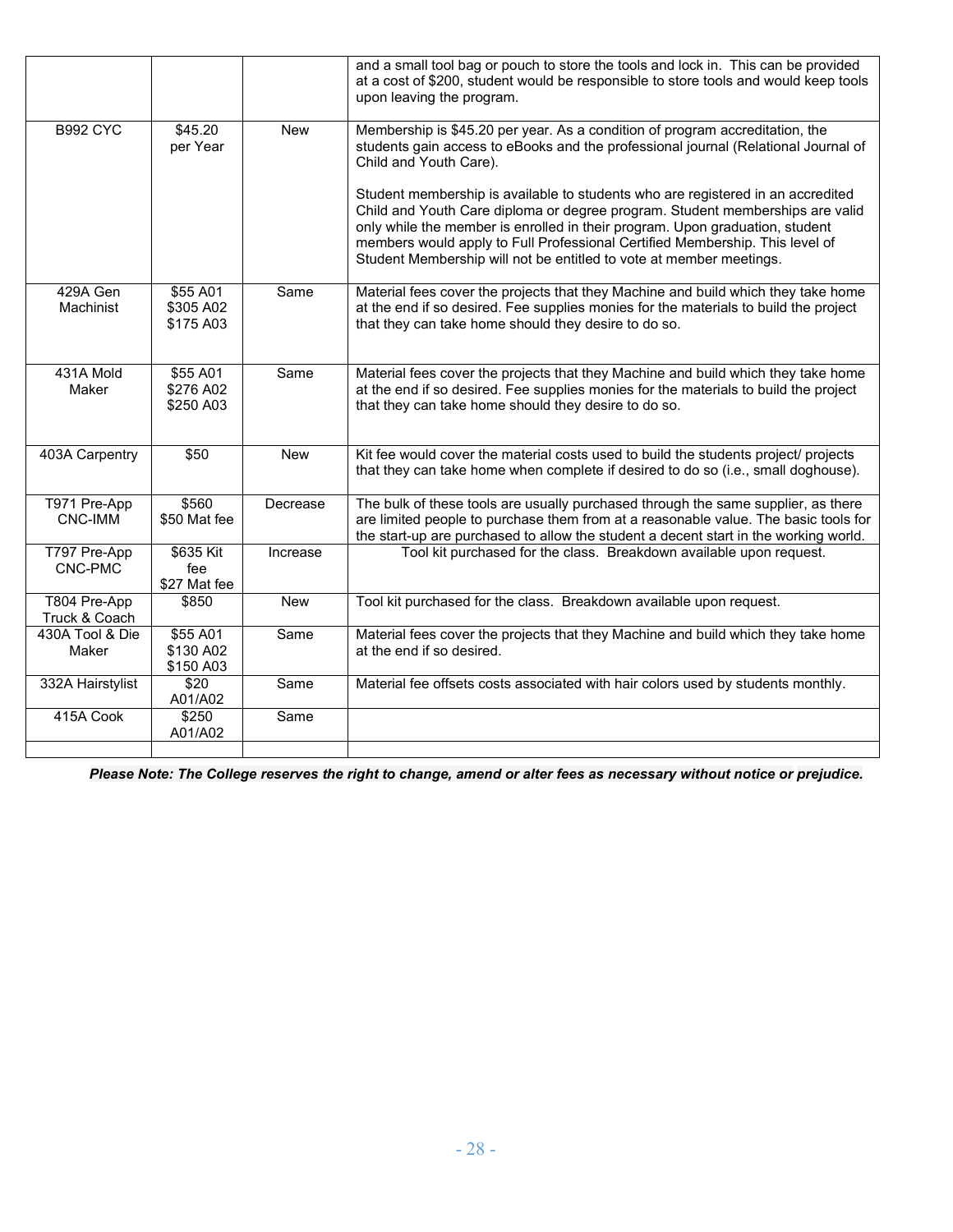# **A P P E N D I X IV**

# **DEFINITIONS**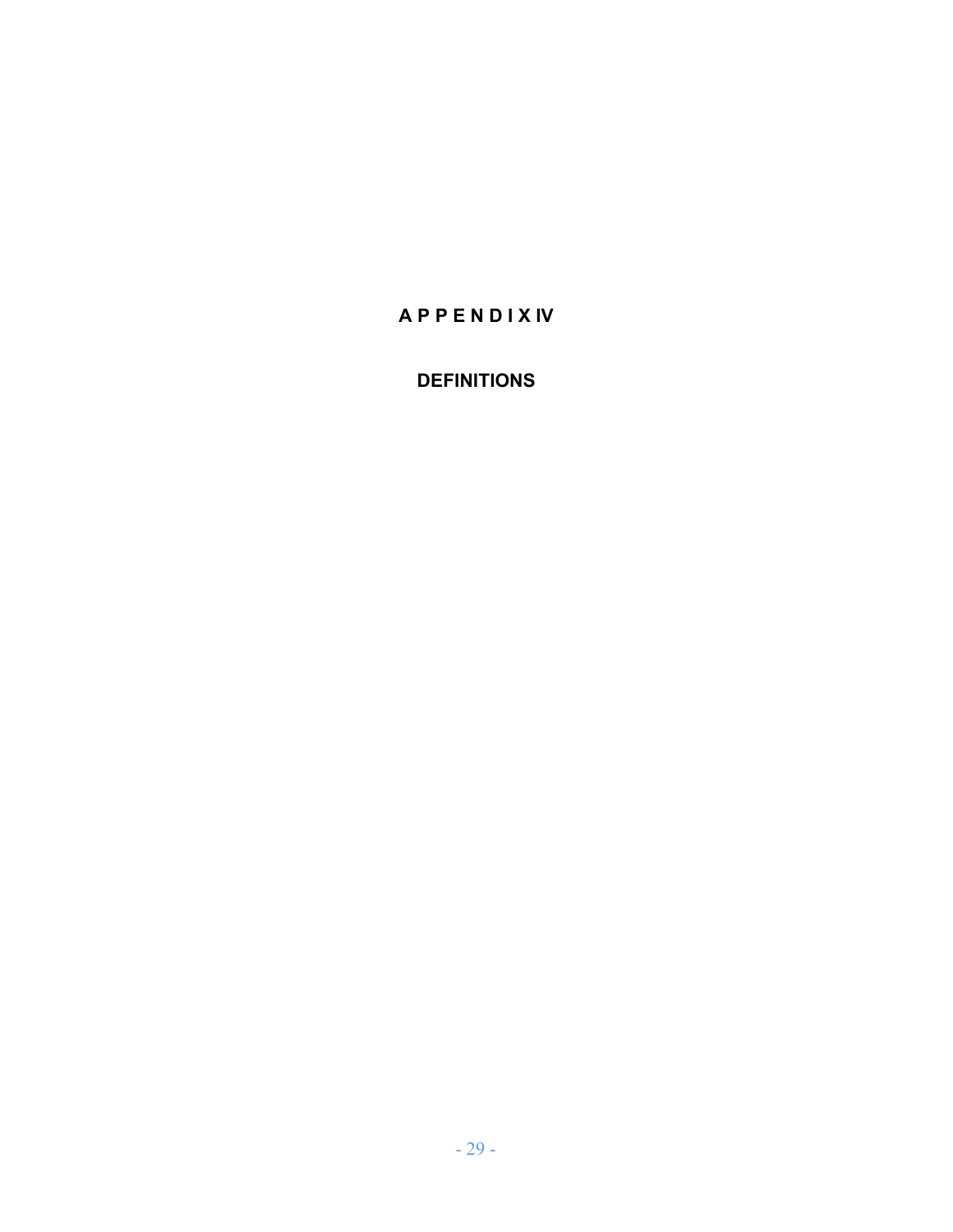#### **DEFINITIONS**

#### Ancillary Fees

Fees for items not covered by the tuition fees established for a course or program of instruction that students may be required to pay upon enrolment. The Ministry approves categories of ancillary fees.

#### Auditing Students

Students who are registered in a course or program, but do not receive credit towards a diploma or certificate. Such students do not take examinations or receive grades. When a student audits a Ministry funded course, no Ministry funding is received.

#### Clinical Training

Clinical training is non-paid work experience that is supervised and monitored by, or on behalf of, St. Clair College personnel. Clinical experiences are scheduled as a part of regular program offerings.

#### Compulsory/Essential Ancillary Fees

Ancillary fees that a student is required to pay in order to enroll in any course or program of instruction.

#### Field Placement

A field placement is the work experience component of a program. While there is no hour-for-hour supervision by St. Clair College personnel, there are periodic visits to the work setting. A report may be a part of the course requirement.

#### Full-time Student

A full-time student is one who is registered for 66 2/3% of the courses or 70% of the hours in the suggested student program as outlined in the College Calendar. A student granted advance standing or an exemption from a course is not considered to be enrolled in the course.

#### High Demand Program of Instruction

A program of instruction eligible for general purpose operating grant funding for which colleges have the discretion to charge fees above the maximum permitted for regular fee programs. This discretion is allowed for applied degree, post-basic or Baccalaureate of Nursing programs and/or for basic programs that have been determined to meet each of the following three criteria: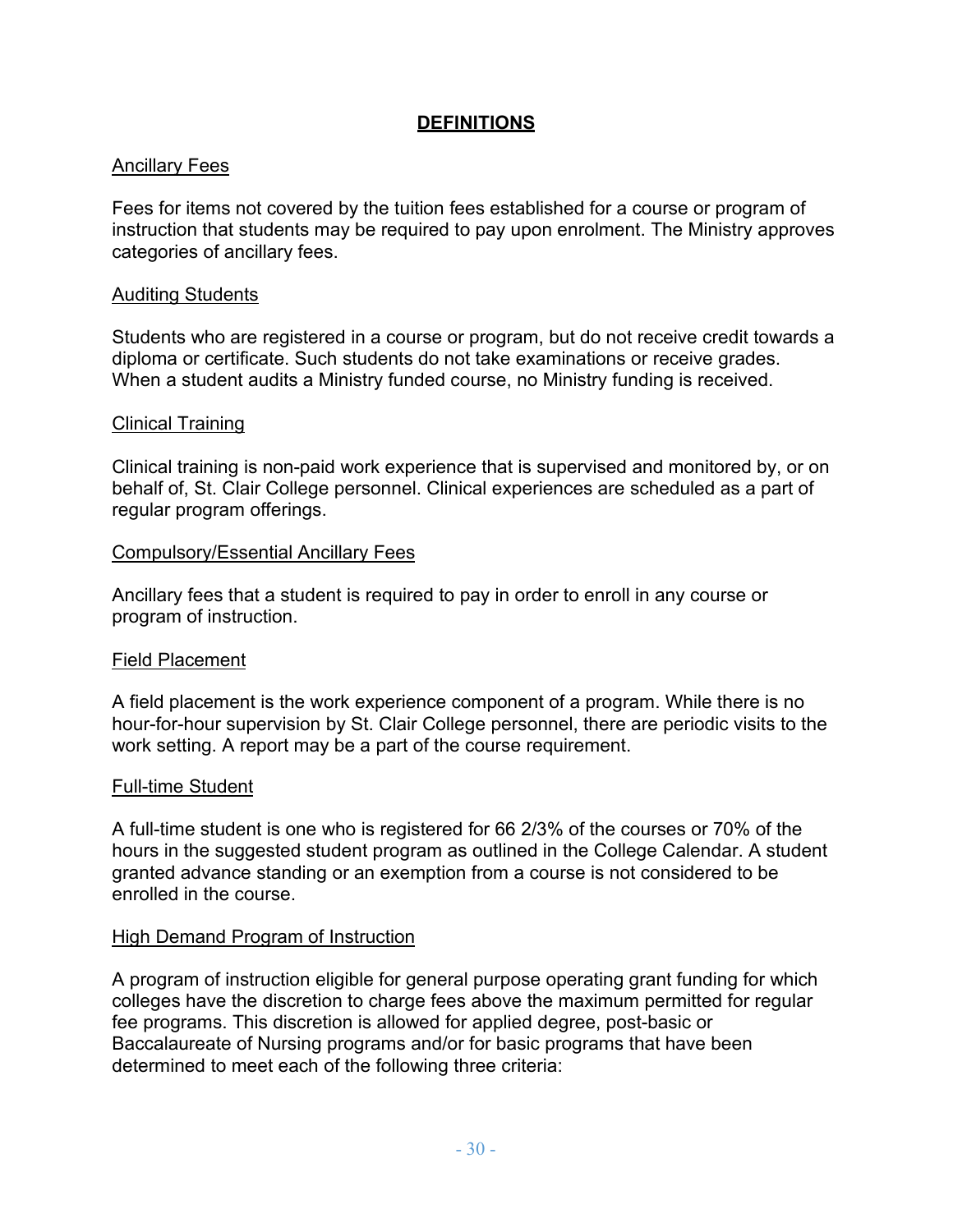- 1. there is high demand for instructional space;
- 2. graduates have above-average prospects for employment;and
- 3. graduates have the potential to earn an above-average income

#### International Student

An International Student for fee purposes is defined as a student who is not a Canadian or a U.S.A. citizen; not a permanent resident; not a dependent or a representative of a Foreign Government [Section 7(l) of Immigration Act]; or not a dependent of persons in Canada for the temporary exercise of their profession, trade or occupation [Section 7(l)h of Immigration Act].

#### Ontario Student Assistance Program (OSAP)

Supplementary financial assistance based on demonstrated financial need, operated by the province to help students from lower-income family's meet the costs of postsecondary education.

#### Part-time Student

A part-time student is a student who is registered for less than 66 2/3% of the courses or 70% of the hours in the suggested student program, as outlined in the College Calendar. This includes students taking Continuing Education courses.

#### Post Basic Program

A program designed to provide additional or advanced skills that will enhance an existing knowledge base for which a certificate, diploma or degree has been awarded.

#### Post-Secondary Program

A program designed for individuals who have an Ontario Secondary School Diploma or equivalent.

#### Semester

In the case of most full-time post-secondary programs, it is the objective to achieve two equal semesters per regular academic year, with minor variations as required.

#### Student Contact Hour

A unit representing one student enrolled in one required hour of instruction.

#### Term

A term will normally be a semester, or a quarter as determined by the student's program.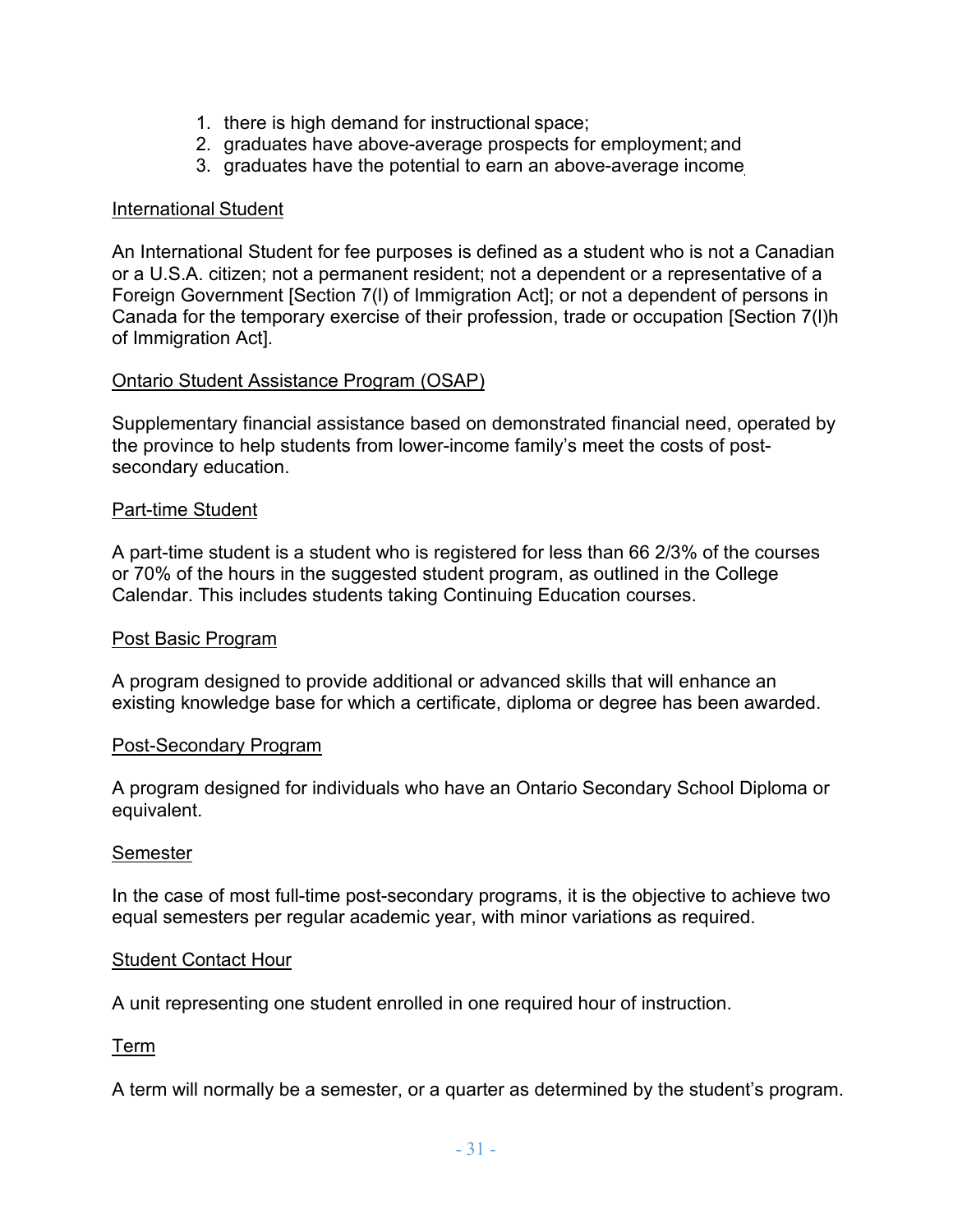# **A P P E N D I X V**

## **STUDENT FEE APPROVALS**